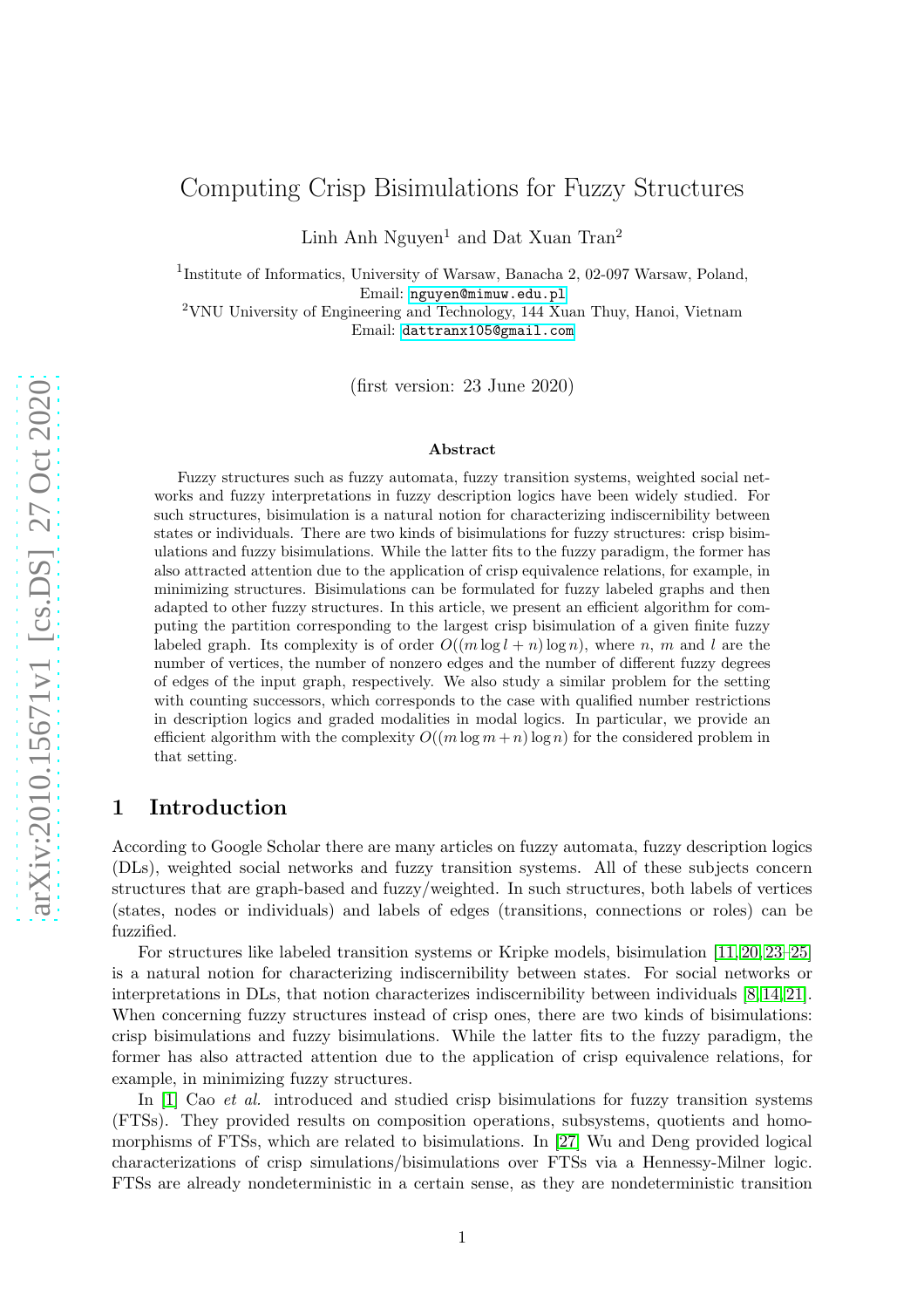systems when using only the truth values 0 and 1. In  $[2]$  Cao *et al.* introduced a behavioral distance to measure the behavioral similarity of states in a nondeterministic FTS (NFTS). Such NFTSs are of a higher order than FTSs with respect to nondeterminism, because in an NFTS, for each state s and action a, there may be a number of transitions  $\langle s, a, \mu \rangle$ , where each  $\mu$  is a fuzzy set of states. The work [\[2\]](#page-18-4) studies properties of the introduced behavioral distance, one of which is the connection to crisp bisimulations between NFTSs, which are also introduced in the same article. In  $[5]$  M. Ciric *et at.* introduced two kinds of fuzzy simulation and four kinds of fuzzy bisimulation for fuzzy automata. Their work studies invariance of languages under fuzzy bisimulations and characterizes fuzzy bisimulations via factor fuzzy automata. Ignjatović *et at.* [\[13\]](#page-18-6) introduced and studied fuzzy simulations and bisimulations between fuzzy social networks in a way similar to [\[5\]](#page-18-5). In [\[10\]](#page-18-7) Fan introduced fuzzy bisimulations and crisp bisimulations for some fuzzy modal logics under the Gödel semantics. She provided results on the invariance of formulas under fuzzy/crisp bisimulations and the Hennessy-Milner property of such bisimulations. In [\[15\]](#page-19-4) Nguyen et al. defined and studied fuzzy bisimulations and crisp bisimulations for a large class of DLs under the Gödel semantics. Apart from typical topics like invariance (of concepts, TBoxes and ABoxes) and the Hennessy-Milner property, the other topics studied in [\[15\]](#page-19-4) are separation of the expressive powers of fuzzy DLs and minimization of fuzzy interpretations. The latter topic was also studied in [\[16\]](#page-19-5). As shown in [\[10\]](#page-18-7) and [\[15\]](#page-19-4), the difference between crisp bisimulation and fuzzy bisimulation with respect to logical characterizations (under the Gödel semantics) relies on that involutive negation or the Baaz projection operator is used for the former but not for the latter.

This work concerns the problem of computing crisp bisimulations for fuzzy structures. The related work is as follows.

In [\[6\]](#page-18-8) M. Ciric *et at.* gave an algorithm for computing the greatest fuzzy simulation/bisimulation (of any kind defined in [\[5\]](#page-18-5)) between two finite fuzzy automata. They did not provide a detailed complexity analysis. Following  $[6]$ , Ignjatović *et at.* [\[13\]](#page-18-6) gave an algorithm with the complexity  $O(ln^5)$  for computing the greatest fuzzy bisimulation between two fuzzy social networks, where n is the number of nodes in the networks and  $l$  is the number of different fuzzy values appearing during the computation. Later I. Ciric  $et \ at \ 1$  provided algorithms with the complexity  $O(ln^5)$  for computing the greatest right/left invariant fuzzy quasi-order/equivalence of a finite fuzzy automaton, where  $n$  is the number of states of the considered automaton and  $l$  is the number of different fuzzy values appearing during the computation. These relations are closely related to the fuzzy simulations/bisimulations studied in [\[5,](#page-18-5)6]. Note that, when the Gödel semantics is used, the mentioned complexity order  $O(ln^5)$ can be rewritten to  $O((m+n)n^5)$ , where m is the number of (non-zero) transitions/connections in the considered fuzzy automata/networks. In [\[18\]](#page-19-6) we provided an algorithm with the complexity  $O((m + n)n)$  for computing the greatest fuzzy bisimulation between two finite fuzzy interpretations in the fuzzy DL  $f\mathcal{ALC}$  under the Gödel semantics, where n is the number of individuals and  $m$  is the number of non-zero instances of roles in the given fuzzy interpretations. We also adapted that algorithm for computing fuzzy simulations/bisimulations between fuzzy finite automata and obtained algorithms with the same complexity order.

In [26] Wu et al. studied algorithmic and logical characterizations of crisp bisimulations for NFTSs [\[2\]](#page-18-4). The logical characterizations are formulated as the Hennessy-Milner property with respect to some logics. They gave an algorithm with the complexity  $O(m^2n^4)$  for testing crisp bisimulation (i.e., for checking whether two given states are bisimilar), where  $n$  is the number of states and m is the number of transitions in the underlying nondeterministic FTS.

In [\[22\]](#page-19-7) Stanimirović *et at.* provided algorithms with the complexity  $O(n^5)$  for computing the greatest right/left invariant Boolean (crisp) quasi-order matrix of a weighted automaton over an additively idempotent semiring. Such matrices are closely related to crisp simulations. They also provided algorithms with the complexity  $O(n^3)$  for computing the greatest right/left invariant Boolean (crisp) equivalence matrix of a weighted automaton over an additively idempotent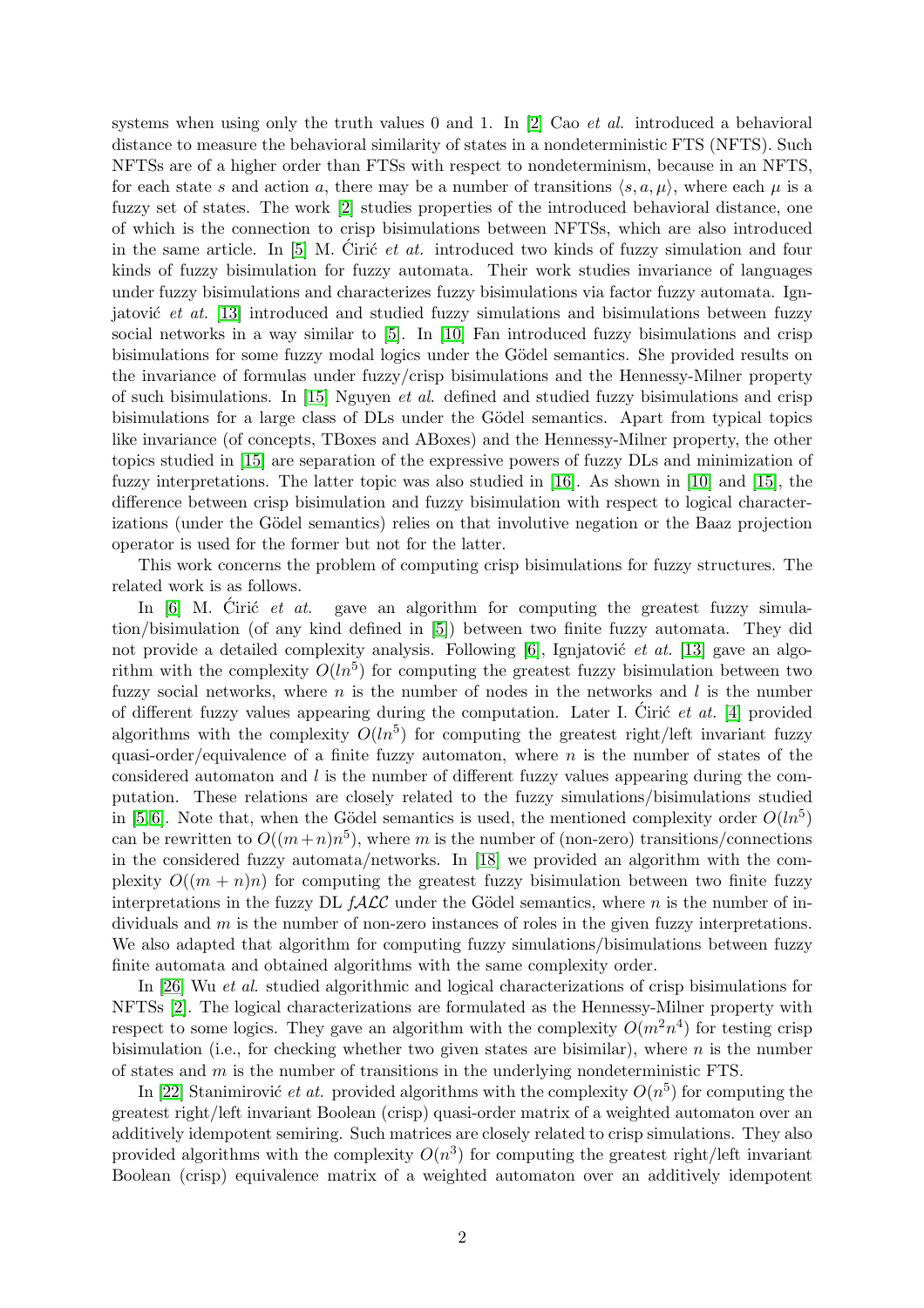semiring. Such matrices are closely related to crisp simulations/bisimulations.

As far as we know, there were no algorithms directly formulated for computing crisp bisimulations for fuzzy structures like FTSs or fuzzy interpretations in DLs. One can use the algorithm given by Wu et al. [26] for testing crisp bisimulation for a given FTS (as a special case of NFTS), but the complexity  $O(m^2n^4)$  is too high (and computing the largest bisimulation is more costly than testing bisimulation). One can also try to adapt the algorithms with the complexity  $O(n^3)$ given by Stanimirović et at.  $[22]$  to compute the largest crisp bisimulation of a given finite fuzzy automaton.

As the background, also recall that Hopcroft [\[12\]](#page-18-10) gave an efficient algorithm with the complexity  $O(n \log n)$  for minimizing states in a deterministic (crisp) finite automaton, and Paige and Tarjan [\[19\]](#page-19-8) gave efficient algorithms with the complexity  $O((m+n) \log n)$  for computing the coarsest partition of a (crisp) finite graph, for both the settings with stability or size-stability. As mentioned in [\[19\]](#page-19-8), an algorithm with the same complexity order for the second setting was given earlier by Cardon and Crochemore [3].

Bisimulations can be formulated for fuzzy labeled graphs and then adapted to other fuzzy structures. In this article, applying the ideas of the Hopcroft algorithm [\[12\]](#page-18-10) and the Paige and Tarjan algorithm [\[19\]](#page-19-8), we develop an efficient algorithm for computing the partition corresponding to the largest crisp bisimulation of a given finite fuzzy labeled graph. Its complexity is of order  $O((m \log l+n) \log n)$ , where n, m and l are the number of vertices, the number of nonzero edges and the number of different fuzzy degrees of edges of the input graph, respectively. If l is bounded by a constant, for example, when  $G$  is a crisp graph, then this complexity is of order  $O((m+n)\log n)$ . If  $m\geq n$  then, taking  $l=n^2$  for the worst case, the complexity is of order  $O(m \log^2(n)).$ 

We also study a similar problem for the setting with counting successors, which corresponds to the case with size-stable partitions for graphs [\[19\]](#page-19-8), qualified number restrictions in DLs [\[15\]](#page-19-4), and graded modalities in modal logics [7]. In particular, we provide an efficient algorithm with the complexity  $O((m \log m + n) \log n)$  for computing the partition corresponding to the largest crisp bisimulation of a given finite fuzzy labeled graph in the setting with counting successors. When  $m \ge n$ , this order can be simplified to  $O(m \log^2(n))$ .

The rest of this article is structured as follows. In Section [2,](#page-2-0) we provide preliminaries on fuzzy labeled graphs, partitions and crisp bisimulations for such graphs. In Section [3,](#page-3-0) we present the skeleton of our algorithm for the main setting (without counting successors) and prove its correctness. In Section [4,](#page-6-0) we give details on how to implement that algorithm and analyze its complexity. Section [5](#page-14-0) concerns the setting with counting successors. Section [6](#page-17-0) contains our conclusions.

### <span id="page-2-0"></span>2 Preliminaries

A fuzzy labeled graph, hereafter called a fuzzy graph for short, is a structure  $G =$  $\langle V, E, L, \Sigma_V, \Sigma_E \rangle$ , where V is a set of vertices,  $\Sigma_V$  (respectively,  $\Sigma_E$ ) is a set of vertex labels (respectively, edge labels),  $E: V \times \Sigma_E \times V \to [0, 1]$  is called the fuzzy set of labeled edges, and  $L: V \to (\Sigma_V \to [0, 1])$  is called the labeling function of vertices. It is *finite* if all the sets V,  $\Sigma_V$  and  $\Sigma_E$  are finite. Given vertices  $x, y \in V$ , a vertex label  $p \in \Sigma_V$  and an edge label  $r \in \Sigma_E$ ,  $L(x)(p)$  means the degree of that p is a member of the label of x, and  $E(x, r, y)$  the degree of that there is an edge from  $x$  to  $y$  labeled by  $r$ .

Recall that a *partition* of  $V$  is a set of pairwise disjoint non-empty subsets of  $V$  whose union is equal to V. Given an equivalence relation  $\sim$  on V, the partition corresponding to ∼ is  $\{[x]_{\sim} | x \in V\}$ , where  $[x]_{\sim}$  is the equivalence class of x with respect to ~ (i.e.,  $[x]_{\sim} = \{x' \in V \mid x' \sim x\}.$ 

Let P and Q be partitions of V. We say that P is a refinement of Q if, for every  $X \in \mathbb{P}$ , there exists  $Y \in \mathbb{Q}$  such that  $X \subseteq Y$ . In that case we also say that  $\mathbb{Q}$  is *coarser* than  $\mathbb{P}$ . By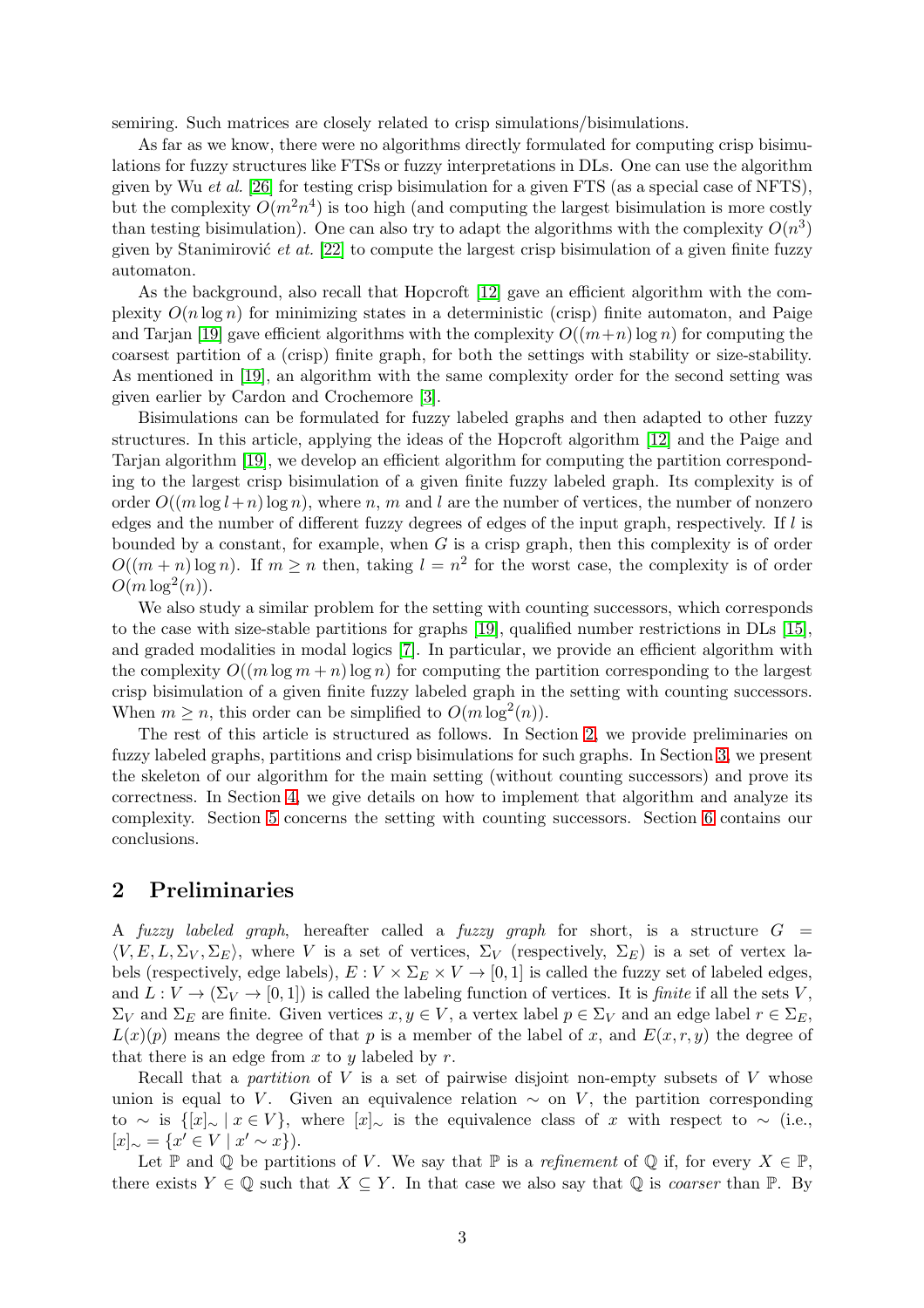this definition, every partition is a refinement of itself. Given a refinement  $\mathbb P$  of a partition  $\mathbb Q$ , a block  $Y \in \mathbb{Q}$  is compound with respect to  $\mathbb{P}$  if there exists  $Y' \in \mathbb{P}$  such that  $Y' \subset Y$ .

Given a fuzzy graph  $G = \langle V, E, L, \Sigma_V, \Sigma_E \rangle$ , a non-empty binary relation  $Z \subseteq V \times V$  is called a crisp auto-bisimulation of  $G$ , or a bisimulation of  $G$  for short, if the following conditions hold (for all possible values of the free variables):

<span id="page-3-1"></span>
$$
Z(x, x') \rightarrow L(x) = L(x')
$$
 (1)

$$
Z(x, x') \wedge E(x, r, y) > 0 \quad \to \quad \exists y' \left( Z(y, y') \wedge E(x, r, y) \le E(x', r, y') \right) \tag{2}
$$

$$
Z(x, x') \wedge E(x', r, y') > 0 \quad \to \quad \exists y \left( Z(y, y') \wedge E(x', r, y') \le E(x, r, y) \right), \tag{3}
$$

where  $\rightarrow$  and  $\land$  denote the usual crisp logical connectives.

<span id="page-3-4"></span>The above definition coincides with the one of [\[15,](#page-19-4) Section 4.1] for the case when  $\mathcal{I} = \mathcal{I}'$ and  $\Phi = \emptyset$ .

**Proposition 2.1** Let  $G = \langle V, E, L, \Sigma_V, \Sigma_E \rangle$  be a fuzzy graph. Then, the following assertions hold.

- 1. The relation  $\{x, x\} | x \in V\}$  is a bisimulation of G.
- 2. If Z is a bisimulation of G, then so is  $Z^{-1}$ .
- 3. If  $Z_1$  and  $Z_2$  are bisimulations of G, then so is  $Z_1 \circ Z_2$ .
- 4. If Z is a non-empty set of bisimulations of G, then so is  $\bigcup \mathcal{Z}$ .

<span id="page-3-3"></span>The proof of this proposition is straightforward. The following corollary immediately follows from this proposition.

Corollary 2.2 The largest bisimulation of a fuzzy graph exists and is an equivalence relation.

Given a fuzzy graph  $G = \langle V, E, L, \Sigma_V, \Sigma_E \rangle$ , by the partition corresponding to the largest bisimulation of  $G$  we mean the partition of  $V$  that corresponds to the equivalence relation being the largest bisimulation of G.

# <span id="page-3-0"></span>3 The Skeleton of the Algorithm

In this section, we present an algorithm for computing the partition corresponding to the largest bisimulation of a given finite fuzzy graph. It is formulated on an abstract level, without implementation details. The aim is to facilitate understanding the algorithm and prove its correctness. Other aspects of the algorithm are presented in the next section.

In the following, let  $G = \langle V, E, L, \Sigma_V, \Sigma_E \rangle$  be a finite fuzzy graph. We will use P, Q and S to denote partitions of V, X and Y to denote non-empty subsets of V, and r to denote an edge label from  $\Sigma_E$ .

For  $x \in V$ , we denote  $E(x, r, Y) = \{E(x, r, y) \mid y \in Y\}$ . We say that X is stable with respect to  $\langle Y, r \rangle$  (and G) if  $\sup E(x, r, Y) = \sup E(x', r, Y)$  for all  $x, x' \in X$ , where the suprema are taken in the complete lattice [0,1].

We say that a partition  $\mathbb P$  is stable with respect to  $\langle Y, r \rangle$  (and G) if every  $X \in \mathbb P$  is stable with respect to  $\langle Y, r \rangle$ . Next, P is stable (with respect to G) if it is stable with respect to  $\langle Y, r \rangle$ for all  $Y \in \mathbb{P}$  and  $r \in \Sigma_E$ .

<span id="page-3-2"></span>**Lemma 3.1** Let Y be a non-empty family of non-empty subsets of V. If a partition  $\mathbb{P}$  is stable with respect to  $\langle Y, r \rangle$  for all  $Y \in \mathcal{Y}$ , then it is also stable with respect to  $\langle \bigcup \mathcal{Y}, r \rangle$ .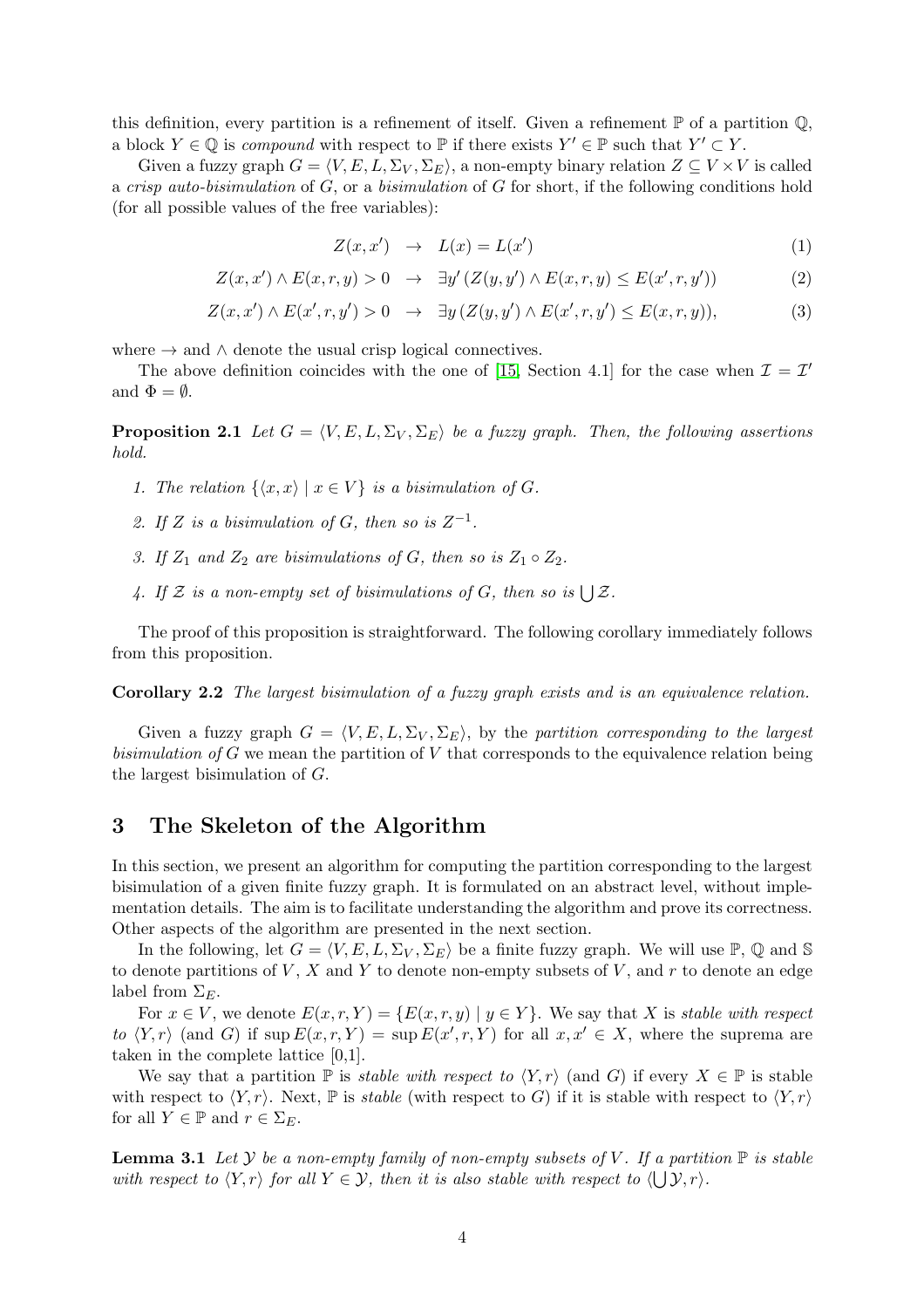The proof of this lemma is trivial.

By  $\mathbb{P}_0$  we denote the partition of V that corresponds to the equivalence relation

 $\{\langle x, x' \rangle \in V^2 \mid L(x) = L(x') \text{ and } \sup E(x, r, V) = \sup E(x', r, V) \text{ for all } r \in \Sigma_E \}.$ 

<span id="page-4-1"></span>The following lemma provides another look on the considered problem, leading to a constructive computation.

**Lemma 3.2**  $\mathbb Q$  is the partition corresponding to the largest bisimulation of G iff it is the coarsest stable refinement of  $\mathbb{P}_0$ .<sup>[1](#page-4-0)</sup>

Proof. It is sufficient to prove the following assertions.

- 1. If a partition  $\mathbb Q$  is a stable refinement of  $\mathbb P_0$ , then its corresponding equivalence relation is a bisimulation of G.
- 2. If  $\mathbb{O}$  is the partition corresponding to the largest bisimulation of G, then it is a stable refinement of  $\mathbb{P}_0$ .

Consider the first assertion. Let  $\mathbb Q$  be a stable refinement of  $\mathbb P_0$  and Z the equivalence relation corresponding to  $\mathbb{Q}$ . We need to show that Z satisfies Conditions [\(1\)](#page-3-1)–[\(3\)](#page-3-1). Condition (1) holds since Q is a refinement of  $\mathbb{P}_0$ . Consider Condition [\(2\)](#page-3-1) and assume that  $Z(x, x')$  and  $E(x, r, y) > 0$ hold for some  $x, x', y \in V$  and  $r \in \Sigma_E$ . Since  $\mathbb Q$  is stable,  $[x]_Z$  is stable with respect to  $\langle [y]_Z, r \rangle$ . Hence,  $\sup E(x,r,[y]_Z) = \sup E(x',r,[y]_Z)$ , and therefore,  $E(x,r,y) \leq \sup E(x',r,[y]_Z)$ . Since G is finite, it follows that there exists  $y' \in V$  such that  $Z(y, y')$  holds and  $E(x, r, y) \le E(x', r, y')$ . This completes the proof for Condition  $(2)$ . Since Z is symmetric, Condition  $(3)$  is equivalent to Condition [\(2\)](#page-3-1) and also holds.

Consider the second assertion. Let Q be the partition corresponding to the largest bisimulation Z of G. Due to Conditions  $(1)-(3)$  $(1)-(3)$ , Q is a refinement of  $\mathbb{P}_0$ . It remains to show that Q is stable. Let  $X, Y \in \mathbb{Q}$ ,  $x, x' \in X$  and  $r \in \Sigma_E$ . We need to show that  $\sup E(x, r, Y) = \sup E(x', r, Y)$ . Let  $y \in Y$ . If  $E(x, r, y) = 0$ , then clearly  $E(x, r, y) \le$  $\sup E(x', r, Y)$ . Suppose that  $E(x, r, y) > 0$ . By Condition [\(2\)](#page-3-1), there exists y' such that  $Z(y, y')$  holds and  $E(x, r, y) \le E(x', r, y')$ . Thus,  $y' \in Y$  and  $E(x, r, y) \le \sup E(x', r, Y)$ . We have proved that  $\sup E(x, r, Y) \leq \sup E(x', r, Y)$ . Analogously, it can be proved that  $\sup E(x', r, Y) \leq \sup E(x, r, Y)$ . Hence,  $\sup E(x, r, Y) = \sup E(x', r, Y)$ , which completes the proof.

In the following, let  $\emptyset \subset Y' \subset Y$ . By  $split(X, \langle Y', Y, r \rangle)$  we denote the coarsest partition of X such that each of its blocks is stable with respect to both  $\langle Y', r \rangle$  and  $\langle Y \setminus Y', r \rangle$ . Clearly, that partition exists and is computable. How to implement the function is left for later. If  $\mathbb{X} = split(X, \langle Y', Y, r \rangle)$  contains more than one block, then we say that X is split into X by  $\langle Y', Y, r \rangle$  (or by  $\langle Y', r \rangle$  with respect to Y as the context). We also define

$$
split(\mathbb{P}, \langle Y', Y, r \rangle) = \bigcup \{split(X, \langle Y', Y, r \rangle) \mid X \in \mathbb{P} \}.
$$

<span id="page-4-2"></span>Clearly,  $split(\mathbb{P}, \langle Y', Y, r \rangle)$  is the coarsest refinement of  $\mathbb{P}$  that is stable with respect to both  $\langle Y', r \rangle$  and  $\langle Y \setminus Y', r \rangle$ .

**Lemma 3.3** Let a stable partition  $\mathcal{S}$  be a refinement of  $\mathbb{P}$ , which in turn is a refinement of  $\mathbb{Q}$ . Let  $Y' \in \mathbb{P}$  and  $Y \in \mathbb{Q}$  be blocks such that  $Y' \subset Y$ . Then, S is a refinement of split $(\mathbb{P}, \langle Y', Y, r \rangle)$ for any  $r \in \Sigma_E$ .

<span id="page-4-0"></span><sup>&</sup>lt;sup>1</sup>This lemma can be generalized by allowing G to be *image-finite* or *witnessed.* G is image-finite if, for every  $x \in V$  and  $r \in \Sigma_E$ , the set  $\{y \mid E(x, r, y) > 0\}$  is finite. G is witnessed if, for every  $x \in V$ ,  $r \in \Sigma_E$  and  $Y \subseteq V$ , the set  $E(x, r, Y)$  has the biggest element.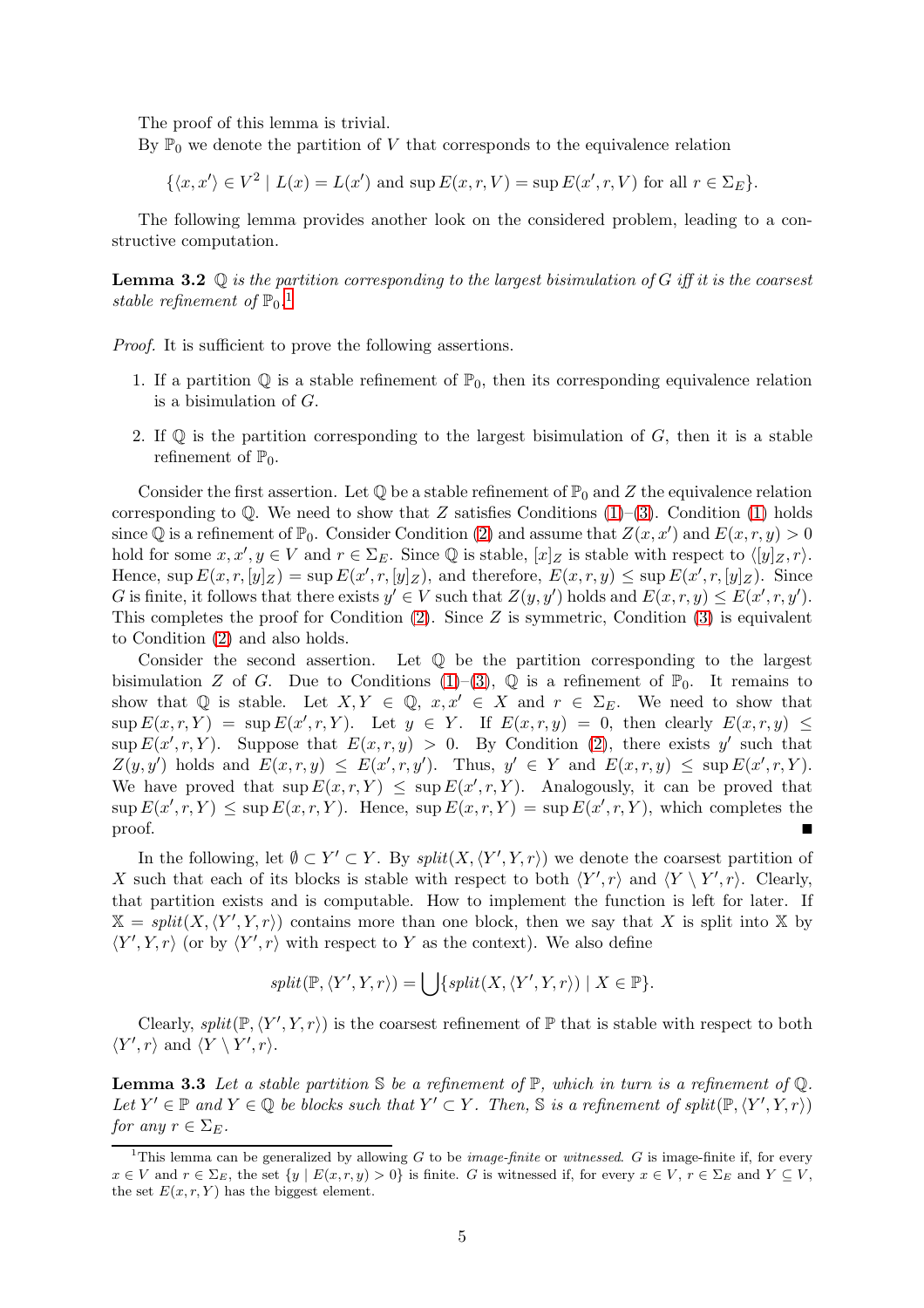#### <span id="page-5-0"></span>Algorithm 1: ComputeBisimulation

**Input:** a finite fuzzy graph  $G = \langle V, E, L, \Sigma_V, \Sigma_E \rangle$ .

Output: the partition corresponding to the largest bisimulation of G.

1 let  $\mathbb{P} = \mathbb{P}_0$  and  $\mathbb{Q}_r = \{V\}$  for all  $r \in \Sigma_E$ ;

- 2 if  $\mathbb{P} = \{V\}$  then return  $\mathbb{P}$ ;
- **3** while there exists  $r \in \Sigma_E$  such that  $\mathbb{Q}_r \neq \mathbb{P}$  do
- 4 choose such an r and a compound block  $Y \in \mathbb{Q}_r$  with respect to  $\mathbb{P};$
- 5 choose a block  $Y' \in \mathbb{P}$  such that  $Y' \subset Y$  and  $|Y'| \leq |Y|/2$ ;
- <span id="page-5-1"></span>6  $\mathbb{P} := split(\mathbb{P}, \langle Y', Y, r \rangle);$
- <span id="page-5-2"></span>7 refine  $\mathbb{Q}_r$  by replacing Y with Y' and  $Y \setminus Y'$ ;
- <sup>8</sup> return P;

*Proof.* Since S is a refinement of  $\mathbb P$  and  $\mathbb P$  is a refinement of  $\mathbb Q$ , both  $Y'$  and  $Y \setminus Y'$  are unions of a number of blocks of S. Since S is stable, it is stable with respect to  $\langle B, r \rangle$  for all blocks  $B \in \mathbb{S}$ . By Lemma [3.1,](#page-3-2) it follows that S is stable with respect to both  $\langle Y', r \rangle$  and  $\langle Y \setminus Y', r \rangle$ . Since  $split(\mathbb{P}, \langle Y', Y, r \rangle)$  is the coarsest refinement of  $\mathbb{P}$  that is stable with respect to both  $\langle Y', r \rangle$  and  $\langle Y \setminus Y', r \rangle$ , it follows that S is a refinement of  $split(\mathbb{P}, \langle Y', Y, r \rangle)$ .

We provide Algorithm [1](#page-5-0) (on page [6\)](#page-5-0) for computing the partition corresponding to the largest bisimulation of G. It starts by initializing  $\mathbb P$  to  $\mathbb P_0$ . If  $\mathbb P$  is a singleton, then  $\mathbb P$  is stable and the algorithm returns it as the result. Otherwise, the algorithm repeatedly refines  $\mathbb P$  to make it stable as follows. The algorithm maintains a partition  $\mathbb{Q}_r$  of V, for each  $r \in \Sigma_E$ , such that P is a refinement of  $\mathbb{Q}_r$  and P is stable with respect to  $\langle Y, r \rangle$  for all  $Y \in \mathbb{Q}_r$ . If at some stage  $\mathbb{Q}_r = \mathbb{P}$  for all  $r \in \Sigma_E$ , then  $\mathbb{P}$  is stable and the algorithm terminates with that  $\mathbb{P}$ . The variables  $\mathbb{Q}_r$  are initialized to  $\{V\}$  for all  $r \in \Sigma_E$ . In each iteration of the main loop, the algorithm chooses  $\mathbb{Q}_r \neq \mathbb{P}, Y \in \mathbb{Q}_r$  and  $Y' \in \mathbb{P}$  such that  $Y' \subset Y$  and  $|Y'| \leq |Y|/2$ , then it replaces  $\mathbb{P}$ with  $split(\mathbb{P}, \langle Y', Y, r \rangle)$  and replaces Y in  $\mathbb{Q}_r$  with Y' and Y \ Y'. In this way, the chosen  $\mathbb{Q}_r$ is refined (and  $\mathbb P$  may also be refined), so the loop will terminate after a number of iterations. The condition  $|Y'| \leq |Y|/2$  reflects the idea "process the smaller half (or a smaller component)" from Hopcroft's algorithm [\[12\]](#page-18-10) and Paige and Tarjan's algorithm [\[19\]](#page-19-8). Without using it the algorithm still terminates with a correct result, but the condition is essential for reducing the complexity order of the algorithm.

<span id="page-5-3"></span>**Example 3.4** Consider the fuzzy graph  $G$  illustrated below and specified as  $G =$  $\langle V, E, L, \Sigma_V, \Sigma_E \rangle$ , where  $\Sigma_V = \emptyset$ ,  $\Sigma_E = \{r\}$ ,  $V = \{a, \ldots, f\}$ , L is the empty labeling function (which labels each vertex with the empty fuzzy set), and  $E$  is specified by the edges and their fuzzy degrees displayed in the picture.



Consider the run of Algorithm [1](#page-5-0) on this fuzzy graph.

- At the beginning, we have that  $\mathbb{P} = \mathbb{P}_0 = \{\{a, b, c, f, g\}, \{d, e\}\}\$ and  $\mathbb{Q}_r = \{V\}.$
- During the first iteration of the main loop,  $Y = V$  and  $Y' = \{d, e\}$ . As the effects of this iteration,  $\mathbb P$  is refined to  $\{\{a, b\}, \{c, f, g\}, \{d, e\}\}\$ , and  $\mathbb Q_r$  is changed to  $\mathbb P_0$ .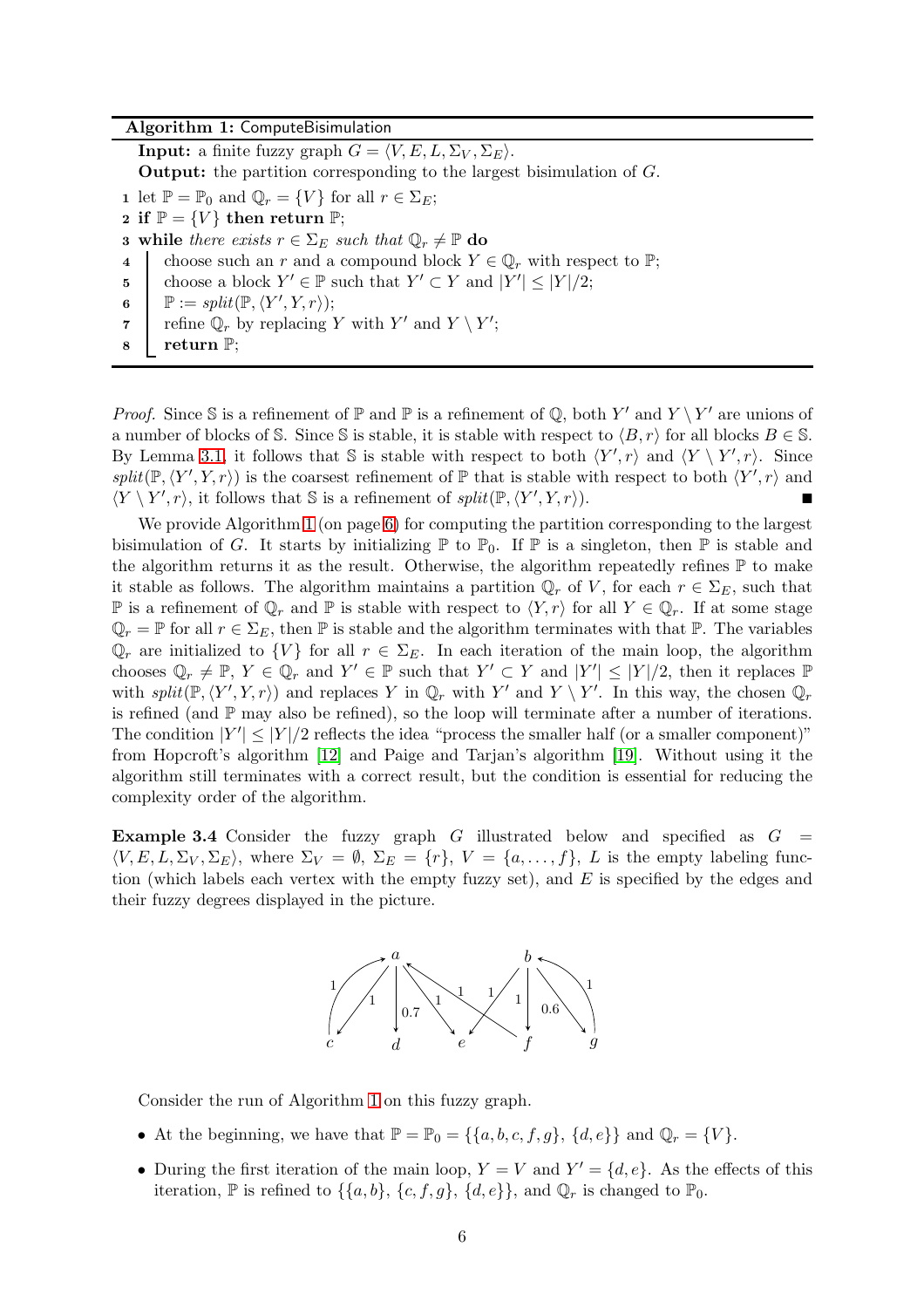- During the second iteration of the main loop, we have that  $Y = \{a, b, c, f, g\}$  and  $Y' =$  $\{a, b\}$ .  $\mathbb P$  is not further refined, but  $\mathbb Q_r$  is changed to  $\mathbb P$ .
- The algorithm terminates with the result  $\{\{a,b\},\{c,f,g\},\{d,e\}\}.$

<span id="page-6-1"></span>Some properties of Algorithm [1](#page-5-0) are stated below.

**Lemma 3.5** Let S be the coarsest stable refinement of  $\mathbb{P}_0$ . Consider Algorithm [1](#page-5-0) and suppose that  $\mathbb{P}_0 \neq \{V\}$ . The following assertions are invariants of the main loop of the algorithm:

- 1. P is a refinement of  $\mathbb{P}_0$  and  $\mathbb{Q}_r$  for all  $r \in \Sigma_E$ ;
- 2. S is a refinement of P;
- 3. P is stable with respect to  $\langle B, r \rangle$  for all  $r \in \Sigma_E$  and  $B \in \mathbb{Q}_r$ .

<span id="page-6-2"></span>By Corollary [2.2](#page-3-3) and Lemma [3.2,](#page-4-1) the coarsest stable refinement of  $\mathbb{P}_0$  exists. The first and third invariants clearly hold. The second invariant follows from Lemma [3.3](#page-4-2) and the first invariant.

Theorem 3.6 Algorithm [1](#page-5-0) always terminates with a correct result.

*Proof.* It is easy to see that, if  $\mathbb{P}_0 = \{V\}$ , then  $\{V\}$  is the partition corresponding to the largest bisimulation of G and the assertion of the theorem holds. Assume that  $\mathbb{P}_0 \neq \{V\}$ .

By the first assertion of Lemma [3.5,](#page-6-1) it is an invariant of the algorithm that  $\mathbb P$  is a refinement of  $\mathbb{Q}_r$  for all  $r \in \Sigma_E$ . The loop of the algorithm must terminate because the partitions  $\mathbb{Q}_r$  (for  $r \in \Sigma_E$ ) cannot be refined forever.

Let S be the coarsest stable refinement of  $\mathbb{P}_0$ . By the second assertion of Lemma [3.5,](#page-6-1) S is a refinement of the final P.

By the first assertion of Lemma [3.5,](#page-6-1) the final  $\mathbb P$  is a refinement of  $\mathbb P_0$ . At the end of the algorithm,  $\mathbb{P} = \mathbb{Q}_r$  for all  $r \in \Sigma_E$ . Hence, by the third assertion of Lemma [3.5,](#page-6-1) the final  $\mathbb{P}$ is stable. Thus, the final  $\mathbb P$  is a stable refinement of  $\mathbb P_0$ . Therefore, it is a refinement of S. Together with the assertion in the above paragraph, this implies that the final  $\mathbb P$  is equal to S. By Lemma [3.2,](#page-4-1) it follows that  $\mathbb P$  is the partition corresponding to the largest bisimulation of G. This completes the proof.

# <span id="page-6-0"></span>4 Implementation Details and Complexity Analysis

In this section, we show how to implement Algorithm [1](#page-5-0) so that its complexity is of order  $O((m \log l + n) \log n)$ , where n, m and l are the number of vertices, the number of nonzero edges and the number of different fuzzy degrees of edges of the input graph G, respectively. Apart from the mentioned idea "process a smaller component", another key for getting that complexity order is to efficiently process the operation  $split(\mathbb{P}, \langle Y', Y, r \rangle)$  at the statement [6](#page-5-1) of Algorithm [1.](#page-5-0) Like the Hopcroft algorithm [\[12\]](#page-18-10) and the Paige and Tarjan algorithm [\[19\]](#page-19-8), for that operation we also start from the vertices from  $Y'$  and look backward through the edges coming to them, without scanning  $Y$ . The processing is, however, quite sophisticated. To enable full understanding of the implementation and its complexity analysis, we use the object-oriented approach and decide to describe the data structures in detail.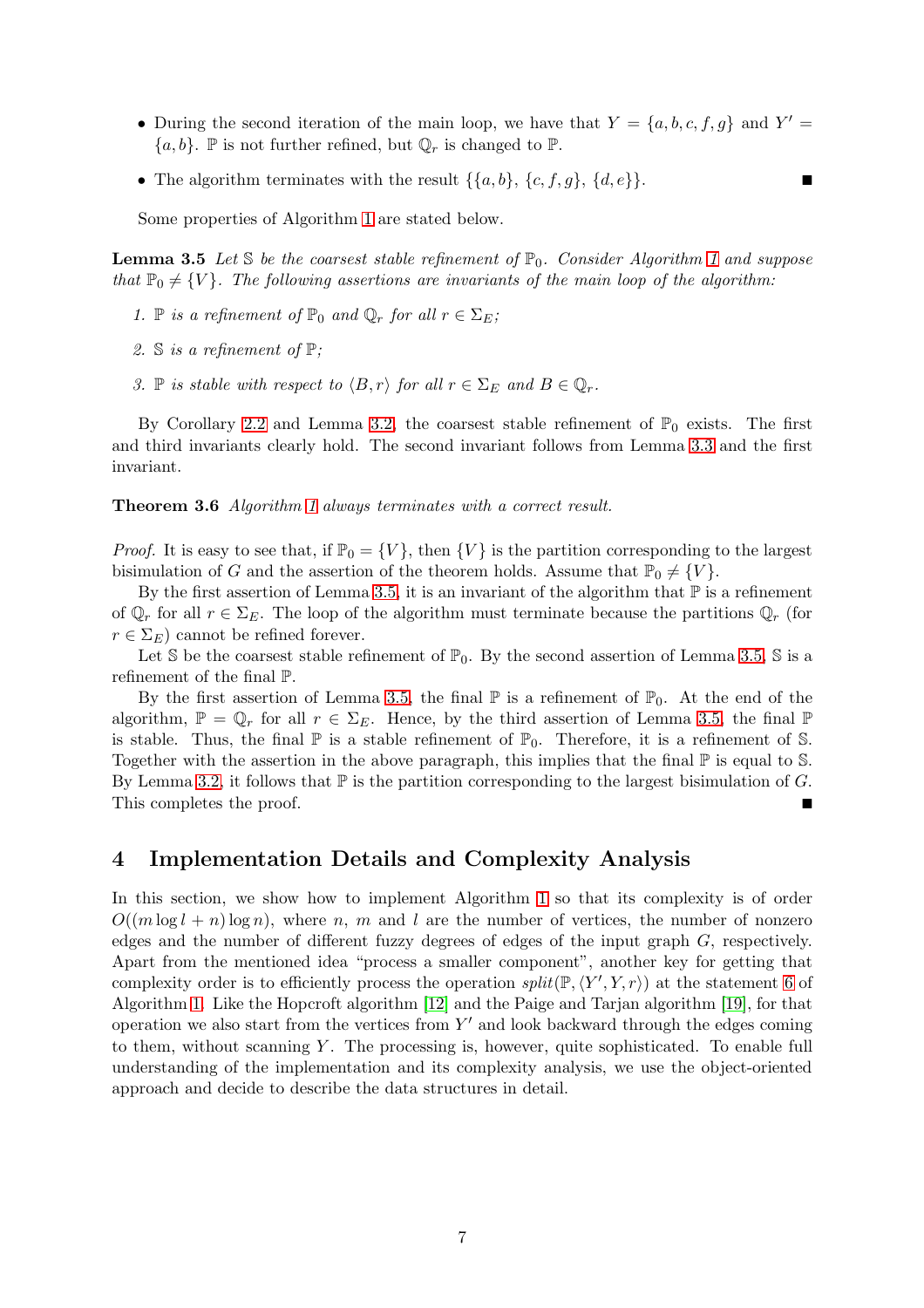#### <span id="page-7-0"></span>4.1 Data Structures

Algorithm [1](#page-5-0) was formulated on an abstract level. Using the object-oriented approach, we describe how to get an efficient implementation of this algorithm by using a number of classes. In the description given below, we refer to the input graph  $G = \langle V, E, L, \Sigma_V, \Sigma_E \rangle$  and the variables  $\mathbb P$  and  $\mathbb Q_r$  ( $r \in \Sigma_E$ ) used in the algorithm, which represent partitions of V. The classes are listed below:

- *Vertex*: the type for the vertices of  $G$ ;
- Edge: the type for the edges of  $G$ ;
- *Block*: the type for the blocks of  $\mathbb{P}$ ;
- SuperBlock: the type for the blocks of  $\mathbb{Q}_r$   $(r \in \Sigma_E);$
- VertexList, EdgeList, BlockList, SuperBlockList: the types for doubly linked lists of elements of type *Vertex, Edge, Block* or *SuperBlock*, respectively;
- *Partition*: the type for  $\mathbb{P}$ , defined as *BlockList*;
- SuperPartition: the type for  $\mathbb{Q}_r$   $(r \in \Sigma_E);$
- BlockEdge: the type for objects specifying information about edges connecting a vertex to a block of  $\mathbb{Q}_r$ .

We call objects of the type SuperBlock, SuperPartition or BlockEdge super-blocks, superpartitions and block-edges, respectively. We give below details for nontrivial classes in the above list. As in the Java language, attributes of objects are primitive values or references.

Vertex. This class has the following object attributes.

- *id* is the ID of the vertex (a natural number or a string).
- block : Block is the block of  $\mathbb P$  that contains the vertex.
- $comingEdges: EdgeList$  is the list of edges coming to the vertex.
- *processed* : *bool* is a flag for internal processing.

The constructor  $Vertex(id')$  sets id to id', block to null, comingEdges to a newly created empty list, and processed to false. The class also has a static method  $qetVertex(id)$  that returns the vertex with the given ID. It uses a class attribute to store the collection of the vertices that have been created.

Edge. This class has the following object attributes.

- label :  $\Sigma_E$
- origin : Vertex
- destination : Vertex
- degree :  $[0,1]$  is the value of  $E(x, r, y)$ , where x, r and y are the *origin*, label and destination of the edge, respectively.
- blockEdge : BlockEdge specifies information about the set of edges labeled by r from x to the vertices of Y, where r and x are the *label* and *origin* of the edge, respectively, and Y is the block of  $\mathbb{Q}_r$  that contains the *destination* of the edge (via a block of  $\mathbb{P}$ ).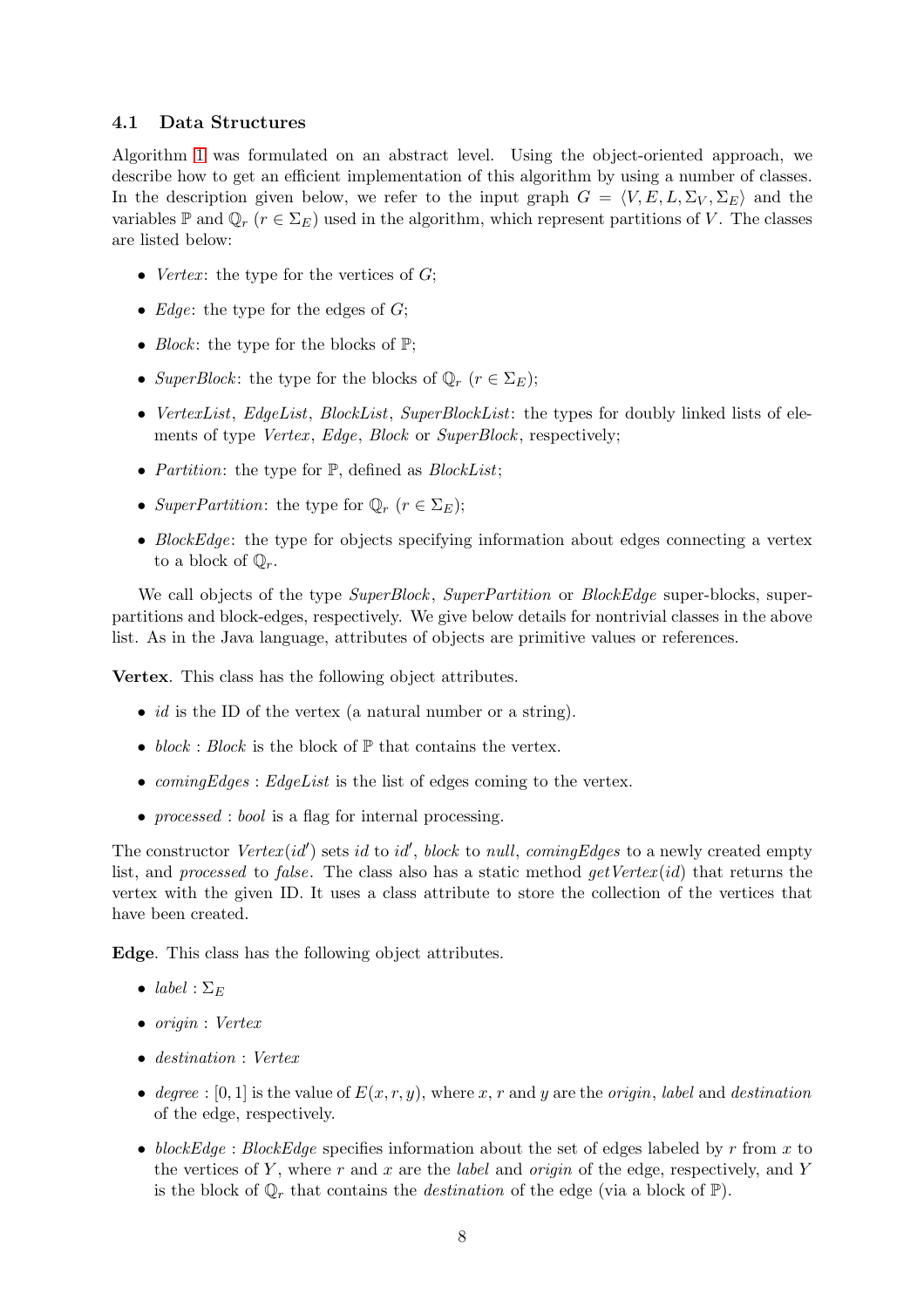The constructor  $Edge(r, x, y, d, bE)$  sets the above listed attributes to the parameters, respectively, and then adds the current edge to the list destination.comingEdges.

BlockEdge. As mentioned above, an object of this class gives information about the set of edges with a label r from a vertex x to a block  $Y \in \mathbb{Q}_r$ . It is defined as an extended map of type  $[0,1] \to \mathbb{N}$ , whose keys are the values of  $E(x, r, y)$  for  $y \in Y$ . The value of a key  $d \in [0,1]$ in the map is the number of vertices  $y \in Y$  such that  $E(x, r, y) = d$ . Apart from the map, the class has two object attributes of type BlockEdge, with names and descriptions given below.

- departingBlockEdge: When the block Y of  $\mathbb{Q}_r$  is going to be replaced by  $Y \setminus Y'$  and Y', the current block-edge (i.e., the object this) changes to a block-edge with the destination  $Y \ Y'$ , a new block-edge with the destination  $Y'$  is created, and the attribute *departingBlockEdge* of the current block-edge is set to that new block-edge.
- sourceBlockEdge: This attribute is a converse of departingBlockEdge. That is, the current block-edge is equal to the attribute *departingBlockEdge* of the object sourceBlockEdge if they are set.

Apart from the get/set methods for the above attributes, the class *BlockEdge* also has the following methods.

- push $Key(d)$ : This method increases the value of the key d in the map by 1. If the key is absent, it is added to the map and its value is set to 1.
- pop $Key(d)$ : This method decreases the value of the key d in the map by 1, under the assumption that the key is present. If the value becomes 0, then the key is deleted from the map.
- $maxKey()$ : This method returns the biggest key of the map if the map is not empty, and 0 otherwise.

The default constructor  $BlockEdge()$  creates an empty map and sets the additional attributes to null. The constructor  $BlockEdge(bE)$  differs from the default in that it also sets sourceBlockEdge to bE.

**Block.** Objects of this class are the blocks of  $\mathbb{P}$  (the current partition of V used in the algorithm). The class has the following object attributes.

- vertices : VertexList is the list of vertices of the block.
- partition : Partition is a reference to  $\mathbb{P}$ .
- superBlocks :  $\Sigma_E \to SuperBlock$  is a map that associates each  $r \in \Sigma_E$  with the block of  $\mathbb{Q}_r$  that contains the current block.
- departingSubblocks<sub>1</sub>: [0, 1]  $\rightarrow$  VertexList and departingSubblocks<sub>2</sub>: [0, 1]  $\rightarrow$  VertexList are maps whose keys' values specify the splitting to be done for the current block. They are described in more detail below.

Let  $X$  denote the *vertices* of the current block. Consider the statement [6](#page-5-1) of Algo-rithm [1](#page-5-0) and let  $\mathbb{X} = split(X, \langle Y', Y, r \rangle)$ . For each  $X_i \in \mathbb{X}$ , let  $d_{i,1} = \sup E(x, r, Y \setminus Y')$ and  $d_{i,2} = \sup E(x, r, Y')$  for any  $x \in X_i$  (the choice of x does not matter, since  $X_i$  is stable with respect to both  $\langle Y \setminus Y', r \rangle$  and  $\langle Y', r \rangle$ . As an invariant of the algorithm, X is stable with respect to  $\langle Y, r \rangle$ , and hence  $\max(d_{i,1}, d_{i,2})$  does not depend on the choice of  $X_i$  from X. The maps departingSubblocks<sub>1</sub> and departingSubblocks<sub>2</sub> are set so that, if  $d_{i,1} \geq d_{i,2}$ , then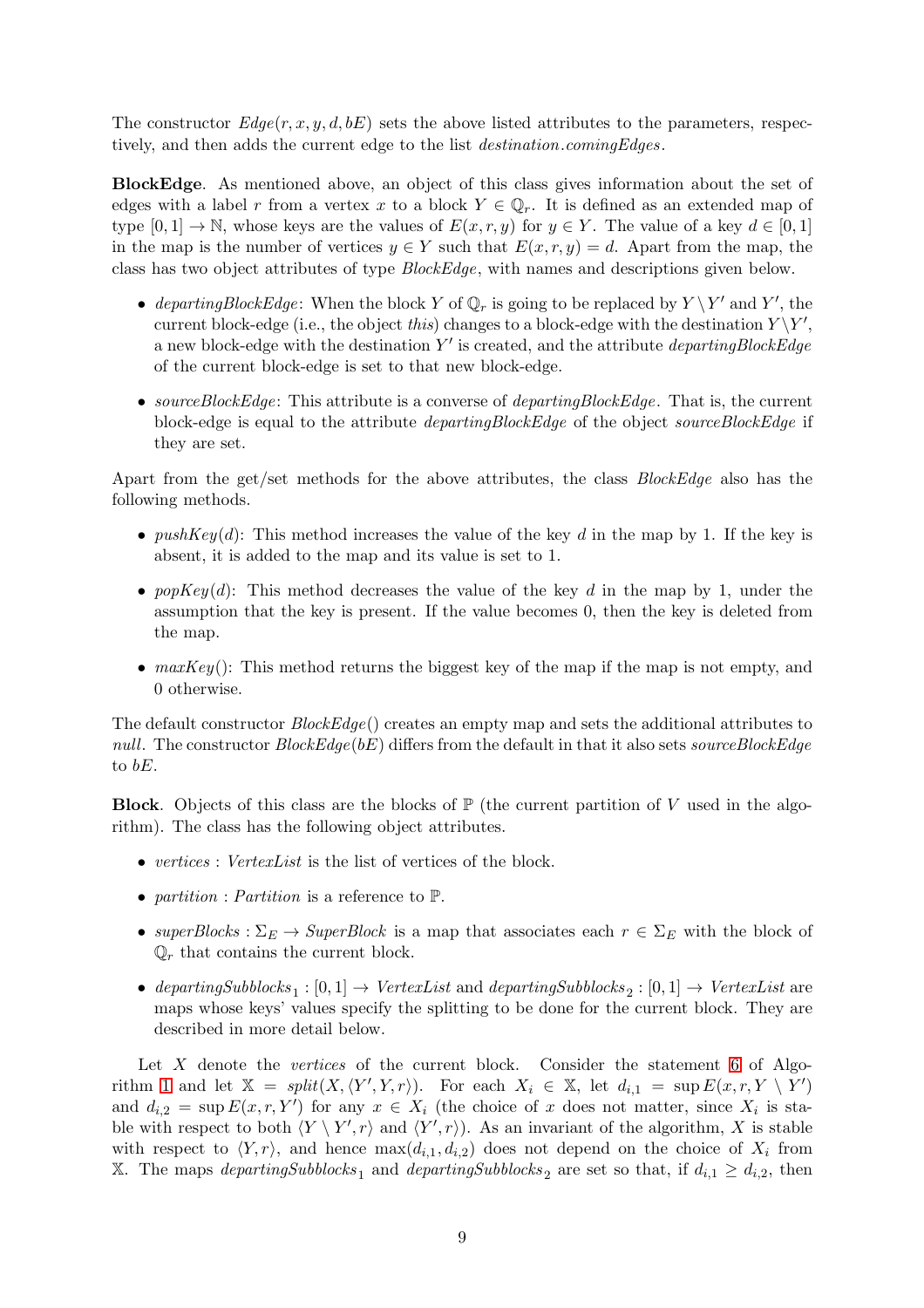departingSubblocks<sub>2</sub>[d<sub>i,2</sub>] is a list representing the set  $X_i$ , else departingSubblocks<sub>1</sub>[d<sub>i,1</sub>] is a list representing the set  $X_i$ . The computation of these maps will be specified later.

The class Block has the method  $size()$  defined as usual. Let it also have the following constructor.

1 Constructor Block(vertices', partition', superBlocks'): 2 | vertices := vertices', partition := partition'; 3 partition.add(this); 4 set the attributes superBlocks, departingSubblocks<sub>1</sub> and departingSubblocks<sub>2</sub> to newly created empty maps of appropriate types; 5 if superBlocks'  $\neq$  null then 6 for each  $r \in \Sigma_E$  do  $\begin{array}{ccc} \textbf{7} & | & | & superBlocks[r] := superBlocks'[r]; \end{array}$  $\begin{array}{c|c|c|c} \hline \textbf{8} & \textbf{array} \end{array} Blocks[r].addBlock(this);$ 

Let the class *Block* have the following static method, whose parameter is a key's value of one of the maps *departingSubblocks*<sup>1</sup> and *departingSubblocks*<sup>2</sup> of a block of  $\mathbb{P}$ .

1 Static method createBlock (vl : VertexList):

- 2 let x be the first element of  $vl$ ;
- $\mathbf{3} \quad bx := x \cdot block;$
- <span id="page-9-0"></span>4 if  $bx.size() = vl.size()$  then return;
- 5 | new  $Block(vl, bx.partition, bx.super Blocks);$
- 6 bx.vertices.remove $All(vl);$

The statement [4](#page-9-0) in the above pseudocode means that, if  $vl$  is the last portion of the block bx, then we do not create a new block (but just use bx as the block for  $vl$ ).

**SuperBlock**. Each object of this class represents a block of  $\mathbb{Q}_r$  for some  $r \in \Sigma_E$  ( $\mathbb{Q}_r$  is used in the algorithm as a partition of V). It consists of a number of blocks of  $\mathbb{P}$ . The class has the following members.

- blocks : BlockList is a list of the blocks of  $\mathbb P$  that compose the current super-block.
- superPartition : SuperPartition is a reference to  $\mathbb{Q}_r$ .
- SuperBlock(superPartition') is the constructor that initializes blocks to a newly created empty list, sets *superPartition* to *superPartition'* and adds the current super-block to superPartition by calling superPartition.addSuperBlock(this).
- size() is the method that returns blocks.size() (the number of blocks of  $\mathbb{P}$  that compose the current super-block).
- compound() is the method that returns the truth of  $size() > 1$ . That is, this Boolean method returns *true* iff the current super-block is compound with respect to  $\mathbb{P}$ .
- smallerBlock() is a method that can be called only when the current super-block is compound. It compares the first two blocks of the current super-block and returns the smaller one (or any one when their sizes are equal).
- $addBlock(b)$  is the method that adds the block b to the list blocks. If the addition causes that  $size() = 2$ , then the method also moves the current super-block from superPartition.simpleSuperBlocks to superPartition.compoundSuperBlocks .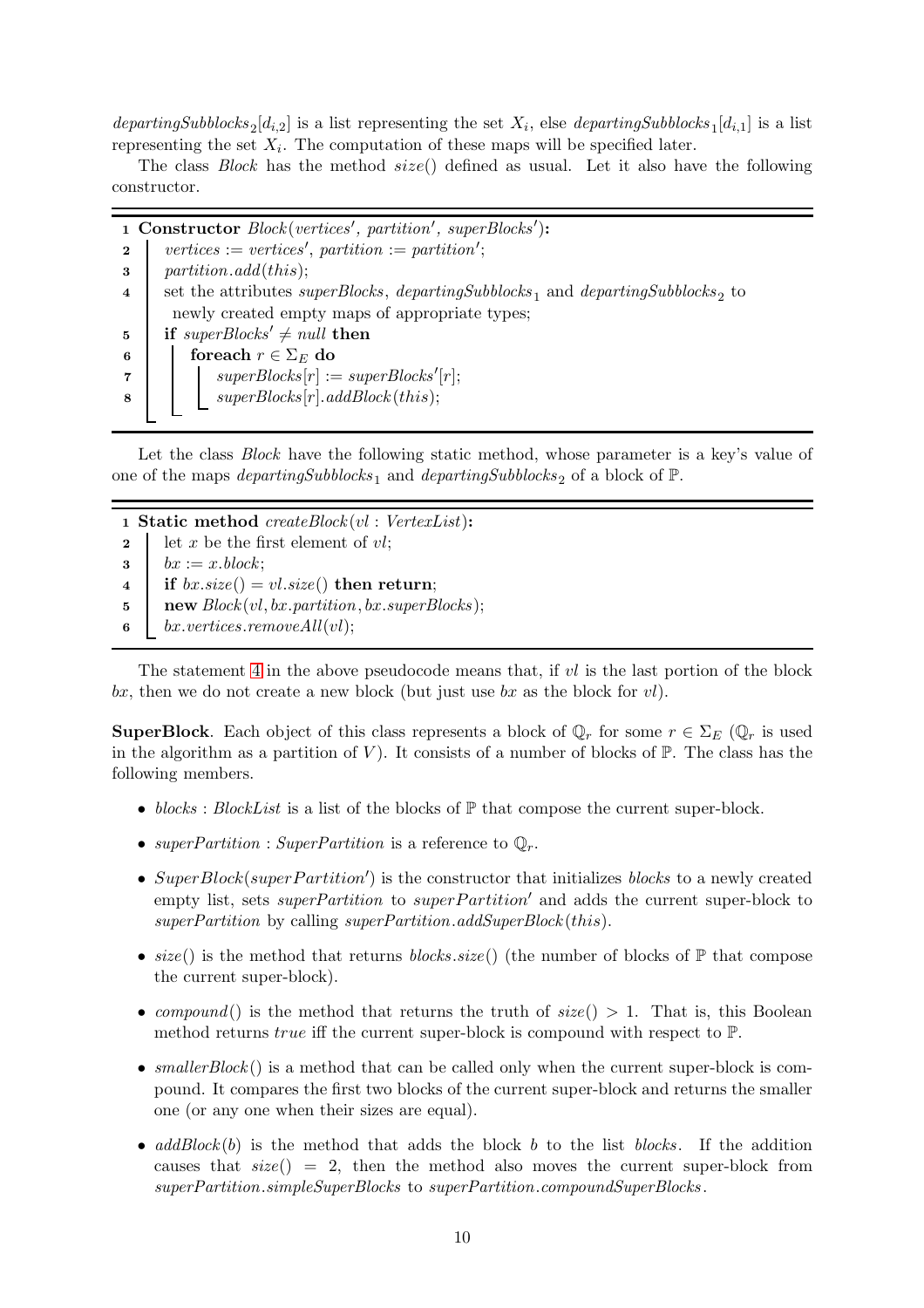- removeBlock(b) is the method that removes the block b from the list blocks. If the removal causes that  $size() = 1$ , then the method also moves the current super-block from superPartition.compoundSuperBlocks to superPartition.simpleSuperBlocks .
- createSuperBlock $(sp, b, r)$  is a static method that creates a new super-block sb for the super-partition sp, adds the block b to sb and makes sb the super-block of b in  $\mathbb{Q}_r$ . It consists of the statements  $sb := \mathbf{new} \, SuperBlock(sp), \, sb. \, addBlock(b), \, and$  $b.\text{superBlocks}[r] := sb.$

**SuperPartition.** An object of this class represents  $\mathbb{Q}_r$  for some  $r \in \Sigma_E$  ( $\mathbb{Q}_r$  is used in the algorithm as a partition of  $V$ ). It consists of a number of super-blocks (i.e., objects of type  $SuperBlock$ ). The class has the following object attributes.

- *compoundSuperBlocks* : *SuperBlockList* is a list consisting of all the compound superblocks (each of which consists of more than one block).
- $simpleSuperBlocks : SuperBlockList$  is a list consisting of all the simple super-blocks (each of which contains at most one block).

The constructor SuperPartition() initializes the above mentioned attributes to newly created empty lists. The class has the method  $addSuperBlock(sb)$ , which adds the super-block sb to the list compoundSuperBlocks or simpleSuperBlocks depending on whether sb is compound or not.

# <span id="page-10-11"></span>4.2 Initialization

Our revision of Algorithm [1](#page-5-0) uses Procedure Initialize (on page [11\)](#page-10-0), which sets up the global variables P and Q, where Q is a map of type  $\Sigma_E \to SuperPartition$  and  $\mathbb{Q}[r]$  means  $\mathbb{Q}_r$ .

### <span id="page-10-0"></span>Procedure Initialize(G)

- <span id="page-10-1"></span>1 construct vertices : VertexList as a list of vertices of G by using the constructor  $Vertex(id);$
- <span id="page-10-2"></span>2 construct edges : EdgeList as a list of edges of G by calling getVertex (id) and  $Edge(r, x, y, d, null)$  appropriately (this also sets up the lists of coming edges for the vertices);
- <span id="page-10-3"></span> $\mathbf{3} \ \mathbb{P} := \textbf{new} \; \textit{Partition}();$
- 4  $mb := new Block(verties, \mathbb{P}, null);$
- 5 create an empty map  $\mathbb{Q}: \Sigma_E \to SuperPartition;$
- 6 foreach  $r \in \Sigma_E$  do
- 7  $\mathbb{Q}[r] := \textbf{new} \; SuperPartition();$
- 8  $createSuperBlock(\mathbb{Q}[r], mb, r);$
- <span id="page-10-4"></span>9 create an empty map blockEdges : Vertex  $\times \Sigma_E \rightarrow BlockEdge;$
- <span id="page-10-5"></span>10 foreach x in vertices and  $r \in \Sigma_E$  do
- <span id="page-10-6"></span>11  $blockEdges[x, r] := new BlockEdge();$
- <span id="page-10-7"></span>12 foreach e in edges do
- 13 e.blockEdge := blockEdges[e.origin, e.label];
- <span id="page-10-8"></span>14 e.blockEdge.pushKey(e.degree);
- <span id="page-10-9"></span>15 create a set X of objects of type VertexList such that, for every x and  $x'$  in vertices, there exists  $X \in \mathbb{X}$  such that both x and x' belong to X iff  $L(x.id) = L(x'.id)$  and  $blockEdges[x, r].maxKey() = blockEdges[x', r].maxKey()$  for all  $r \in \Sigma_E$ ;
- <span id="page-10-10"></span>16 foreach  $X \in \mathbb{X}$  do createBlock $(X)$ ;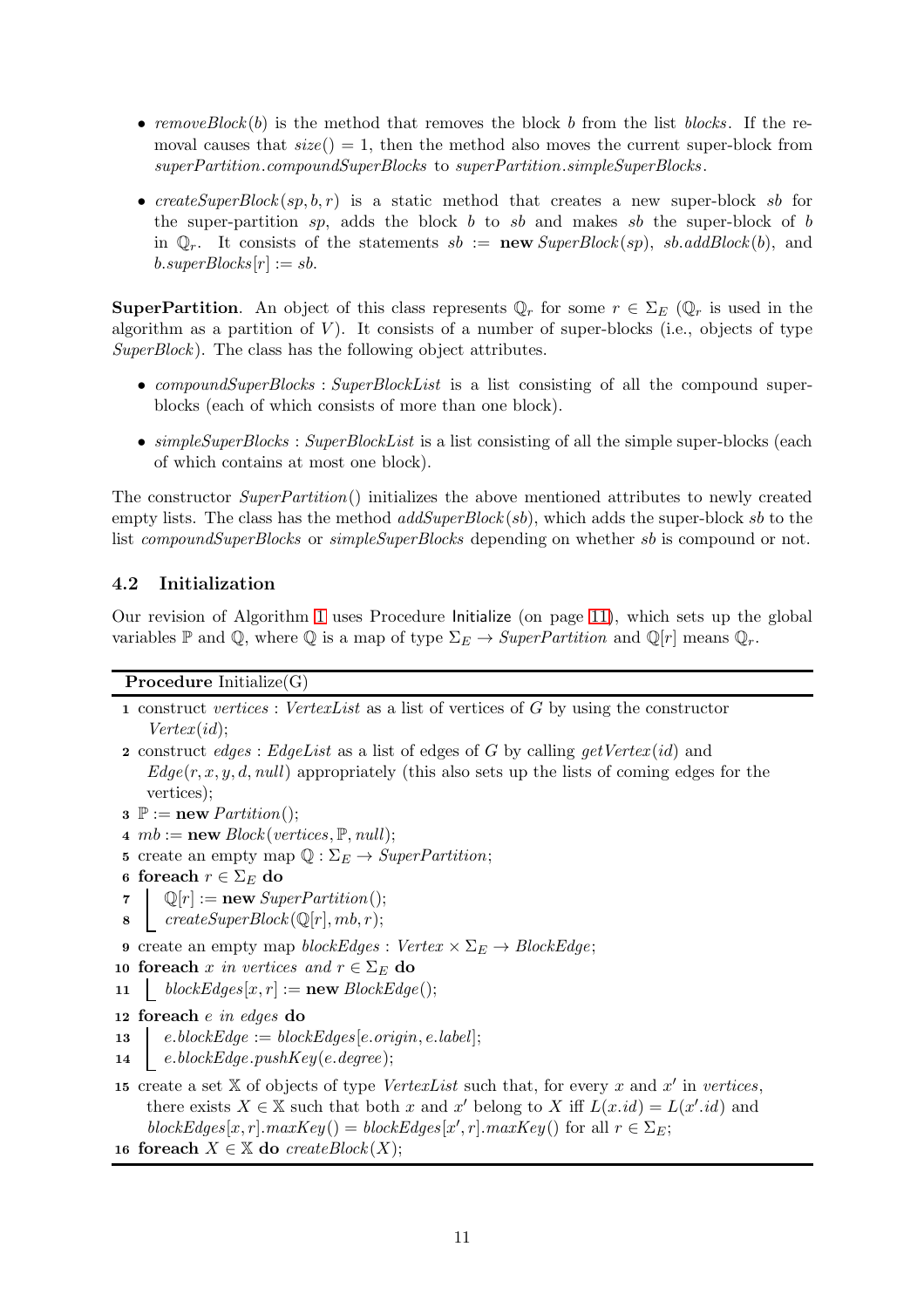#### Algorithm 2: ComputeBisimulationEfficiently

<span id="page-11-0"></span>**Input:** a finite fuzzy graph  $G = \langle V, E, L, \Sigma_V, \Sigma_E \rangle$ . Output: the partition corresponding to the largest bisimulation of G. 1 Initialize $(G)$ ; 2 if  $\mathbb{P}.size() = 1$  then return  $\mathbb{P};$ 3 changed  $:= true;$ 4 while changed do 5  $changed := false;$ 6 foreach  $r \in \Sigma_E$  do

<span id="page-11-2"></span>7 | | while not  $\mathbb{Q}[r]$ .compoundSuperBlocks.empty() do 8 | |  $Y := \mathbb{Q}[r]$ .compoundSuperBlocks.first(); 9  $\vert \vert Y' := Y . \text{smallerBlock}();$ 10 |  $Split(Y'$ 

// defined below

### 12 return  $\mathbb{P}$ ;

**Procedure**  $Split(Y':Block, Y:SuperBlock, r: \Sigma_E)$ 

1 ComputeBlockEdges $(Y', r)$ ;

<span id="page-11-1"></span>11 | changed :=  $true;$ 

2  $\mathsf{ComputeSubblocks}(Y', r);$ 

3 DoSplitting( $Y', Y, r$ );

4 ClearAuxiliaryInfo $(Y', r);$ 

Let's analyze the complexity of Procedure Initialize. Recall that the sizes of  $\Sigma_E$  and  $\Sigma_V$  are assumed to be bounded by a constant. The time needed for running the steps is as follows: [1:](#page-10-1)  $O(n \log n)$ ; [2:](#page-10-2)  $O(m \log n)$ ; [3](#page-10-3)[–9:](#page-10-4)  $O(1)$ ; [10–](#page-10-5)[11:](#page-10-6)  $O(n \log n)$ ; [12](#page-10-7)[–14:](#page-10-8)  $O(m \log n)$ ; [15:](#page-10-9)  $O(n \log n)$ ; and [16:](#page-10-10)  $O(n)$ . Thus, the time complexity of the procedure Initialize(G) is of order  $O((m+n)\log n)$ .

# 4.3 The Revised Algorithm

We revise Algorithm [1](#page-5-0) to obtain Algorithm [2](#page-11-0) (on page [12\)](#page-11-0), which uses the classes specified in Section [4.1](#page-7-0) and the procedure Initialize(G) given in Section [4.2.](#page-10-11) The new algorithm uses global variables  $\mathbb P$  and  $\mathbb Q$  for the subroutines, where  $\mathbb Q$  is a map of type  $\Sigma_E \to SuperPartition$ .  $\mathbb P$  and  $\mathbb Q[r]$  (for  $r \in \Sigma_E$ ) correspond to the variables  $\mathbb P$  and  $\mathbb Q_r$  used in Algorithm [1,](#page-5-0) respectively. The call of  $\textsf{Split}(Y',Y,r)$  in the statement [10](#page-11-1) of Algorithm [2](#page-11-0) is aimed to get the effects of the statements [6](#page-5-1) and [7](#page-5-2) of Algorithm [1.](#page-5-0) The definition of this procedure, given under Algorithm [2,](#page-11-0) calls four subroutines in subsequent steps, which are discussed and defined below.

The call ComputeBlockEdges(Y', r) in the procedure  $\texttt{Split}(Y',Y,r)$  prepares block-edges that will connect vertices (via normal edges labeled by  $r$ ) to the two future super-blocks of the super-partition  $\mathbb{Q}[r]$ , which have contents  $Y \setminus Y'$  or  $Y'$ , respectively. Each block-edge that connects a vertex x to the super-block Y via normal edges labeled by  $r$  is updated to become the one that

- plays the role of a block-edge connecting x to the future super-block with contents  $Y \setminus Y'$ of  $\mathbb{Q}[r]$ , and
- has the attribute *departingBlockEdge* set to a newly created block-edge intended for connecting x to the future super-block with contents Y' of  $\mathbb{Q}[r]$ .

The procedure ComputeBlockEdges $(Y', r)$  is formally defined on page [14.](#page-13-0) It uses the statement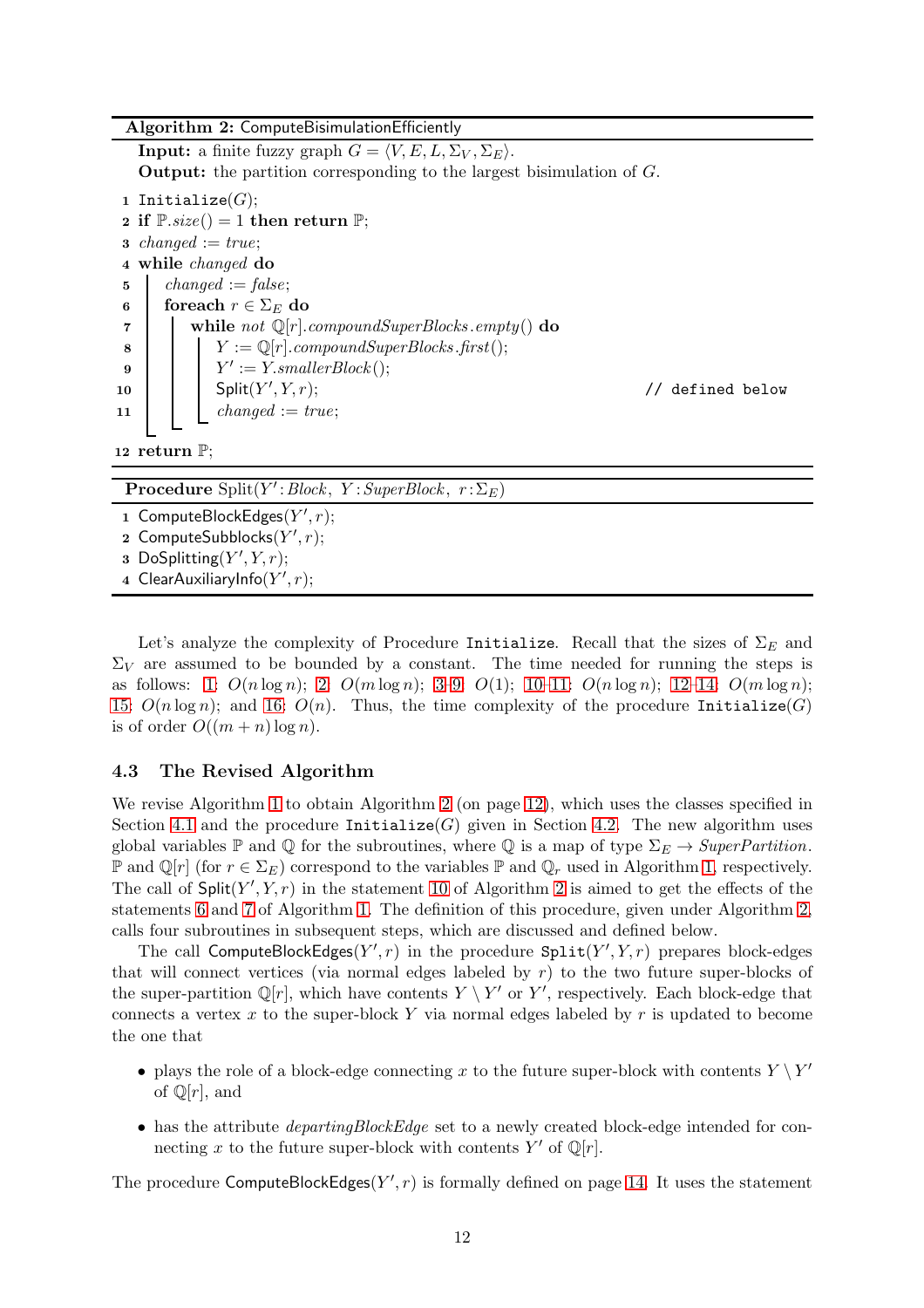continue with the same semantics as in the C or Java language. To facilitate understanding this procedure, the reader may recall the description and specification of the class BlockEdge.

The call ComputeSubblocks $(Y', r)$  in the second statement of the procedure  $\texttt{Split}(Y', Y, r)$ computes for each related block  $bx$  of  $\mathbb P$  the attributes *departingSubblocks*<sub>1</sub> and  $departingSubblocks<sub>2</sub>$ , which are the maps specified in the description of the class  $Block$ . Let X denote  $bx.vertices.$  Then, recall that each key's value of the maps should identify a subblock resulting from splitting X using  $\langle Y', Y, r \rangle$ . The computation is done using the block-edges prepared by the call ComputeBlockEdges $(Y', r)$  discussed above. Namely, for an arbitrary vertex  $x \in X$ , let bE denote the block-edge connecting x to Y via normal edges labeled by r, and let  $dbE = bE.departingBlockEdge, d_1 = bE.maxKey()$  and  $d_2 = dbE.maxKey()$ . Then, the subblock containing x is uniquely identified by the pair  $(d_1, d_2)$ . That is, two vertices of X should be put into the same subblock iff they give the same pair  $(d_1, d_2)$ . As an invariant of the loop in the statement [7](#page-11-2) of the algorithm, X is stable with respect to  $\langle Y, r \rangle$ . Hence,  $\max(d_1, d_2)$  is the same for all  $x \in X$ . Let  $d = \max(d_1, d_2)$ . If  $d_1 \geq d_2$ , then  $d_1 = d$  and the subblock containing x is uniquely identified by  $d_2$  and this case (i.e., the truth of  $d_1 \geq d_2$ ), so we put x into bx.departingSubblocks<sub>2</sub>[d<sub>2</sub>] (i.e., bx.departingSubblocks<sub>2</sub>[d<sub>2</sub>] is used to represent that subblock). Dually, if  $d_1 < d_2$ , then we put x into  $bx$ . *departingSubblocks*<sub>1</sub>[ $d_1$ ]. The procedure ComputeSubblocks $(Y', r)$  is formally defined on page [14.](#page-13-1)

The first two statements of the procedure  $\texttt{Split}(Y',Y,r)$  only prepare the block-edges and subblocks to be created for the splitting. The splitting itself is done by the procedure DoSplitting $(Y', Y, r)$  defined on page [14.](#page-13-2)

The attribute processed is used as an auxiliary Boolean flag for vertices in the processing of ComputeSubblocks $(Y', r)$  in order to avoid redundant computations. The attributes departingBlockEdge and sourceBlockEdge of block-edges as well as the attributes departingSubblocks<sub>1</sub> and departingSubblocks<sub>2</sub> of blocks are also used as auxiliary data during the processing of  $\text{Split}(Y', Y, r)$ . The two latter attributes are cleared by the procedure DoSplitting( $Y', Y, r$ ) itself. The remaining auxiliary data are cleared by the procedure ClearAuxiliaryInfo $(Y', r)$  (defined on page [14\)](#page-13-3).

As discussed in this subsection, Algorithm [2](#page-11-0) reflects the run of Algorithm [1.](#page-5-0) Hence, we arrive at the following counterpart of Theorem [3.6.](#page-6-2)

Theorem 4.1 Algorithm [2](#page-11-0) is a correct algorithm for computing the partition corresponding to the largest bisimulation of a given finite fuzzy graph.

#### <span id="page-12-0"></span>4.4 Complexity Analysis

Recall that  $n = |V|$ ,  $m = |\{(x, r, y) \in V \times \Sigma_E \times V : E(x, r, y) > 0\}|$  and  $l = |\{E(x, r, y) : E(x, y) = 0\}|$  $\langle x, r, y \rangle \in V \times \Sigma_E \times V$ . Assume that  $l > 2$ . Also recall that the sizes of  $\Sigma_E$  and  $\Sigma_V$  are assumed to be bounded by a constant. We now estimate the time complexity of Algorithm [2](#page-11-0) in terms of  $n, m$  and  $l$ .

Given  $Y'$ : Block, we write  $|Y'|$  and  $|\uparrow_r Y'|$  to denote the number of vertices of  $Y'$  and the number of edges labeled by r and coming to the vertices of  $Y'$ . Given  $Y : SuperBlock$ , we also write  $|Y|$  to denote the number of vertices of Y.

Observe that each iteration of the loop in the procedure ComputeBlockEdges( $Y', r$ ) or ComputeSubblocks $(Y', r)$  takes time of order  $O(\log l)$ . Thus, the complexities of these procedures are of order  $O(|Y'| + |\uparrow_r Y'| \cdot \log l)$ .

Consider a call of the procedure  $\text{DoSplitting}(Y', Y, r)$ . The total time the statements [9](#page-13-4) and [11](#page-13-5) of this procedure take is of order  $O(|\uparrow_r Y'|)$ , because the created blocks are pairwise disjoint and the size of their union is bounded by  $|\uparrow_r Y'|$ . Thus, the complexity of this procedure is of order  $O(|Y'| + |\uparrow_r Y'|)$ .

Clearly, the procedure ClearAuxiliaryInfo $(Y', r)$  also takes time of order  $O(|Y'| + |\uparrow_r Y'|)$ . Summing up, the complexity of the procedure  $\texttt{Split}(Y',Y,r)$  is of order  $O(|Y'| + |\uparrow_r Y'| \cdot \log l)$ .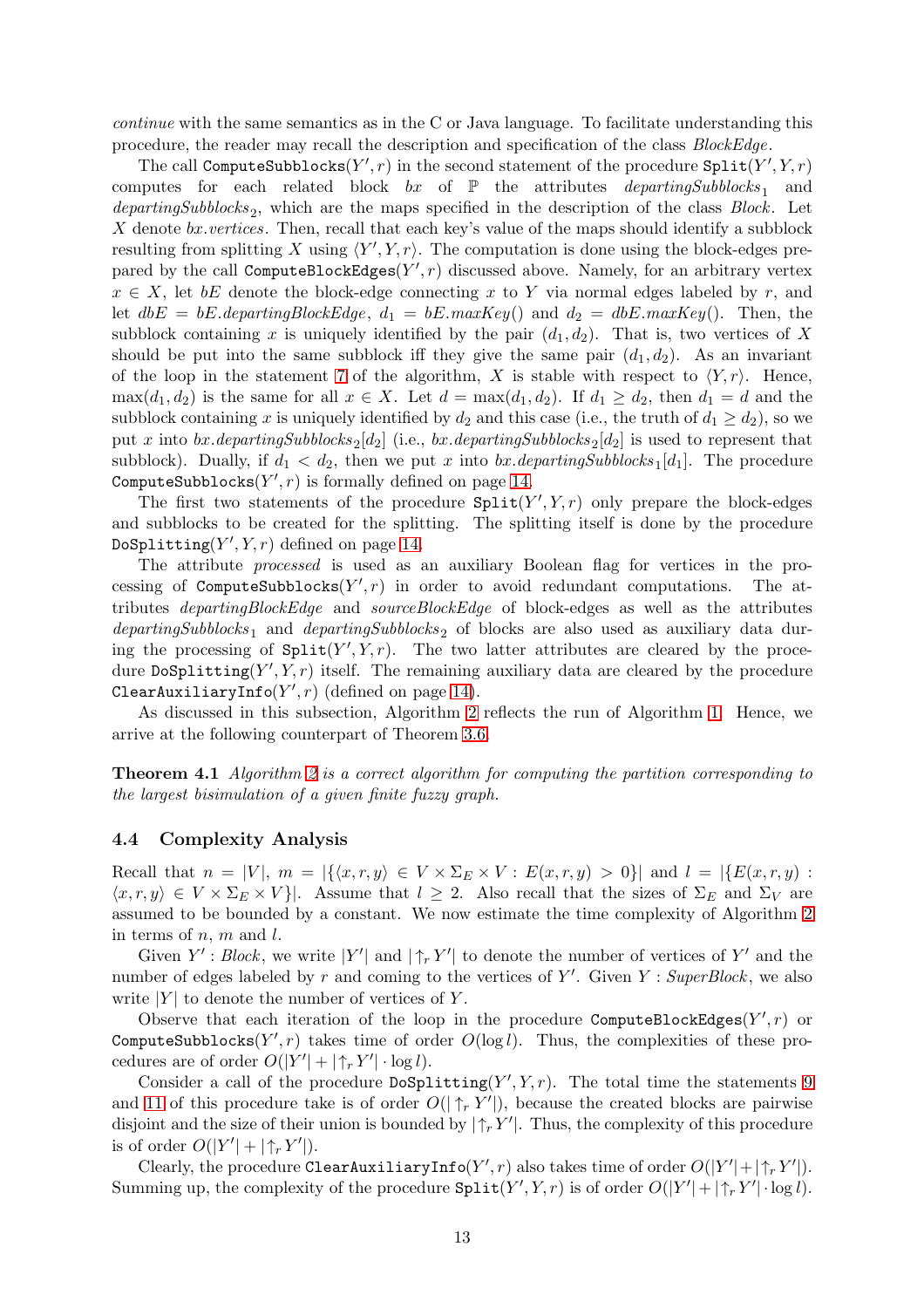Procedure ComputeBlockEdges $(Y', r)$ 

<span id="page-13-0"></span>1 foreach  $y \in Y'$  vertices and  $e \in y$  coming Edges do

- 2 if e.label  $\neq r$  then continue;
- $\bullet$  bE := e.blockEdge;
- 4 if  $bE.departingBlockEdge = null$  then
- $\mathfrak{b}$  | bE.departingBlockEdge = new BlockEdge(bE);
- 6  $\bigcirc$  dbE = bE.departingBlockEdge;
- $\tau \mid bE.popKey(e.degree), dbE.pushKey(e.degree);$

<span id="page-13-1"></span>Procedure ComputeSubblocks $(Y', r)$ 

1 foreach  $y \in Y'$  vertices and  $e \in y$  coming Edges do 2 if e.label  $\neq r$  then continue;  $\Box$   $x := e \cdot origin, \ bx := x \cdot block;$ <sup>4</sup> if x.processed then continue;  $\bullet$  bE := e.blockEdge, dbE := bE.departingBlockEdge; 6  $d_1 := bE.maxKey(), d_2 := dbE.maxKey();$ 7 if  $d_1 \geq d_2$  then 8 if  $d_2 \notin bx$ .departingSubblocks<sub>2</sub>.keys() then 9  $\vert$  bx.departingSubblocks<sub>2</sub>[d<sub>2</sub>] := **new** VertexList(); 10 bx.departingSubblocks<sub>2</sub>[d<sub>2</sub>].add(x);  $11$  else 12 **if**  $d_1 \notin bx$ .departingSubblocks<sub>1</sub>.keys() then 13 bx.departingSubblocks<sub>1</sub>[d<sub>1</sub>] := **new** VertexList(); 14 bx.departingSubblocks<sub>1</sub>[d<sub>1</sub>].add(x); 15  $x.processed := true;$ 

<span id="page-13-2"></span>Procedure  $\text{DoSplitting}(Y', Y, r)$ 

- 1 Y.removeBlock $(Y')$ ;
- $\mathbf{A}$  createSuperBlock(Y.superPartition, Y', r);
- s foreach  $y \in Y'$  vertices and  $e \in y$  coming Edges do
- 4 if e.label  $\neq r$  then continue;
- <sup>5</sup> e.blockEdge := e.blockEdge.departingBlockEdge ; 6  $x := e.\text{origin}, bx := x.\text{block};$
- <span id="page-13-5"></span><span id="page-13-4"></span> $\tau$  if (not bx.departingSubblocks<sub>1</sub>.empty() or not bx.departingSubblocks<sub>2</sub>.empty()) then 8 for each  $d \in bx$ . departing Subblocks  $_1$ . keys() do <sup>9</sup> createBlock (bx.departingSubblocks <sup>1</sup> [d]); 10 **for each**  $d \in bx$ . departingSubblocks<sub>2</sub>.keys() do 11  $\qquad \qquad | \qquad \text{createBlock}(bx \text{.} departingSubblocks_2[d]);$ 12  $bx \ldotp departingSubblocks_1\ldotp clear();$ 13 bx.departingSubblocks<sub>2</sub>.clear();

# **Procedure** ClearAuxiliaryInfo $(Y', r)$

<span id="page-13-3"></span>1 foreach  $y \in Y'$  vertices and  $e \in y$  coming Edges do

- 2 if e.label  $\neq r$  then continue;
- $\texttt{s}$  e.origin.processed := false;
- 4  $bE := e \cdot blockEdge, sbE := bE \cdot sourceBlockEdge;$
- $\mathfrak{s}$  if  $sbE \neq null$  then
- 6  $s$  sbE.departingBlockEdge := null;
- $\tau$  bE.sourceBlockEdge := null;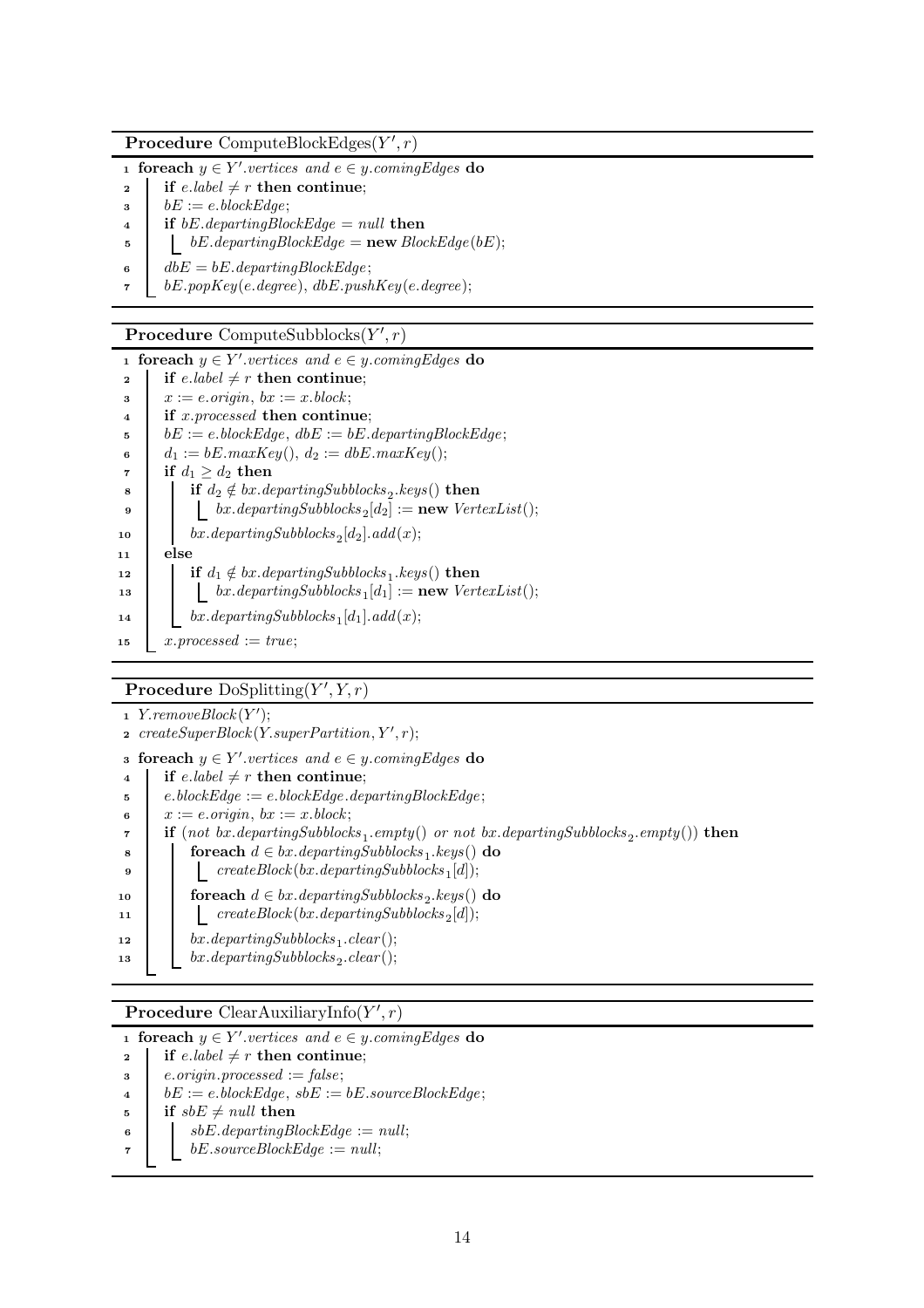Dividing this cost for individual vertices of  $Y'$ , we can assume that the cost assigned to each vertex y of Y' in a call  $\text{Split}(Y', Y, r)$  is of order  $O(1+|r^{-1}(y)| \cdot \log l)$ , where  $r^{-1}(y) = \{x \in V \mid$  $E(x, r, y) > 0$ .

Fix arbitrary  $y \in V$  and  $r \in \Sigma_E$ . Let's estimate the number of calls  $\text{Split}(Y', Y, r)$  during the execution of Algorithm [2](#page-11-0) for G such that y is a vertex of Y'. Denote it by  $f(y, r)$ . Observe that, if  $\texttt{Split}(Y',Y,r)$  is such a call at some step, then the next call of  $\texttt{Split}$  with that property at some later step, if it exists, must be  $\texttt{Split}(U', U, r)$  with U being a super-block whose set of vertices is a subset of the set of vertices of Y'. We have  $|U'| \leq |U|/2$  and  $|U| \leq |Y'| \leq |Y|/2$ . Hence,  $|U'| \leq |Y'|/2$ . Extending this understanding, we conclude that  $f(y, r) \leq \log n$ .

Therefore, the total time taken by all the calls of Split in the statement [10](#page-11-1) of the execution of Algorithm [2](#page-11-0) for G is of order

$$
O(\sum_{y \in V} \sum_{r \in \Sigma_E} \log n \cdot (1 + |r^{-1}(y)| \cdot \log l)),
$$

which is of order  $O((m \log l + n) \log n)$ . As estimated in Section [4.2,](#page-10-11) the call Initialize(G) takes time of order  $O((m + n) \log n)$ . Hence, we arrive at the following theorem.

**Theorem 4.2** Algorithm [2](#page-11-0) has a time complexity of order  $O((m \log l + n) \log n)$ .

If l is bounded by a constant (e.g., when  $l = 2$  and G is a crisp graph), then the time complexity of Algorithm [2](#page-11-0) is of order  $O((m+n)\log n)$ . If  $m \geq n$ , then, taking  $l = n^2$  for the worst case, the complexity of the algorithm is of order  $O(m \log^2(n))$ .

### <span id="page-14-0"></span>5 Crisp Bisimulations with Counting Successors

In this section, we study the problem of computing crisp bisimulations for fuzzy graphs under the setting with counting successors. In the following, let  $G = \langle V, E, L, \Sigma_V, \Sigma_E \rangle$  be a finite fuzzy graph. If not stated otherwise, we still use  $\mathbb{P}, \mathbb{Q}$  and S to denote partitions of V, X and Y to denote non-empty subsets of V, and r to denote an edge label from  $\Sigma_E$ .

We write  $x\uparrow_r$  to denote the set  $\{y \in V \mid E(x, r, y) > 0\}.$ 

A non-empty binary relation  $Z \subseteq V \times V$  is called a *crisp auto-bisimulation of G with counting* successors, or a s-bisimulation of G for short, if Condition [\(1\)](#page-3-1) and the following one hold for all  $x, x' \in V$  and  $r \in \Sigma_E$ :

<span id="page-14-1"></span>if 
$$
Z(x, x')
$$
 holds, then there exists a bijection  $h: x \uparrow_r \to x' \uparrow_r$  such that,  
for every  $y \in x \uparrow_r$ ,  $Z(y, h(y))$  holds and  $E(x, r, y) = E(x', r, h(y))$ . (4)

By using [\[9,](#page-18-11) Lemma 6.1], it can be shown that the above definition coincides with the one of [\[15,](#page-19-4) Section 4.1] for the case when  $\mathcal{I} = \mathcal{I}'$ ,  $\mathcal{I}$  is a finite fuzzy interpretation, and  $\Phi = \{Q_n |$  $n \in \mathbb{N} \setminus \{0\}\}.$ 

The objective is to develop an efficient algorithm for computing the largest s-bisimulation of a given finite fuzzy graph.

A counterpart of Proposition [2.1](#page-3-4) in which G is finite and "bisimulation(s) of  $G$ " is replaced by "s-bisimulation(s) of  $G$ " also holds and can easily be proved. As a consequence, we obtain the following counterpart of Corollary [2.2.](#page-3-3)

Corollary 5.1 The largest s-bisimulation of a finite fuzzy graph exists and is an equivalence relation.

We define  $x \uparrow_{r(d)} Y = \{ y \in Y \mid E(x, r, y) = d \}.$ 

We say that X is s-stable with respect to  $\langle Y, r \rangle$  (and G) if  $|x \uparrow_{r(d)} Y | = |x' \uparrow_{r(d)} Y |$  for all  $x, x' \in X$  and  $d \in (0, 1]$ .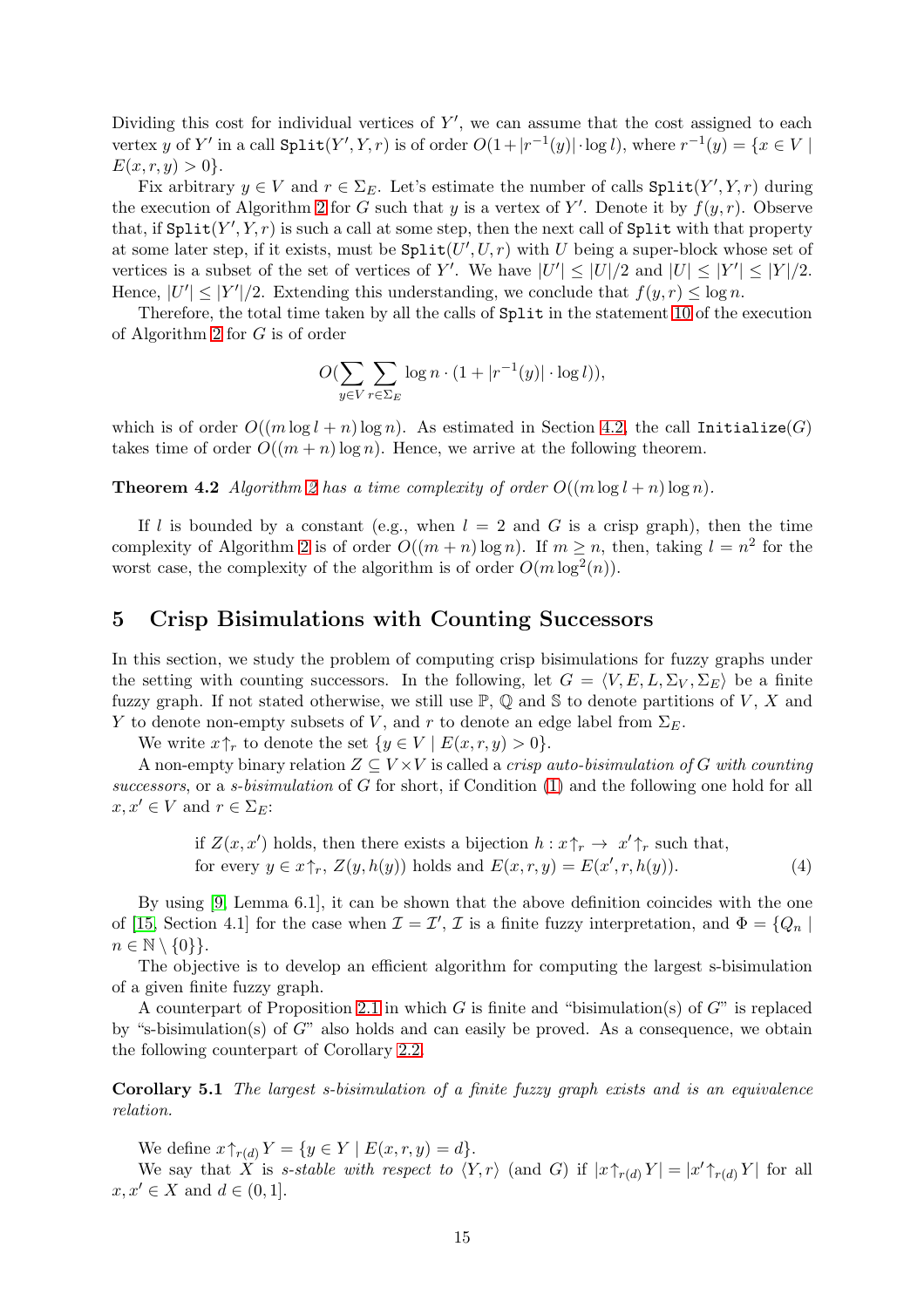We say that P is s-stable with respect to  $\langle Y, r \rangle$  (and G) if every  $X \in \mathbb{P}$  is s-stable with respect to  $\langle Y, r \rangle$ . In addition,  $\mathbb P$  is s-stable (with respect to G) if it is s-stable with respect to  $\langle Y, r \rangle$  for all  $Y \in \mathbb{P}$  and  $r \in \Sigma_F$ .

By  $\mathbb{P}_1$  we denote the partition of V that corresponds to the equivalence relation

$$
\{\langle x, x'\rangle \in V^2 \mid L(x) = L(x') \text{ and } |x \uparrow_{r(d)} V| = |x' \uparrow_{r(d)} V| \text{ for all } r \in \Sigma_E \text{ and } d \in (0, 1]\}.
$$

The following lemma is a counterpart of Lemma [3.2,](#page-4-1) which allows to look at the problem from another point of view.

**Lemma 5.2**  $\mathbb Q$  is the partition corresponding to the largest s-bisimulation of G iff it is the coarsest s-stable refinement of  $\mathbb{P}_1$ .

Proof. It is sufficient to prove the following assertions:

- 1. If a partition  $\mathbb Q$  is an s-stable refinement of  $\mathbb P_1$ , then its corresponding equivalence relation is an s-bisimulation of G.
- 2. If  $\mathbb Q$  is the partition corresponding to the largest s-bisimulation of  $G$ , then it is an s-stable refinement of  $\mathbb{P}_1$ .

Consider the first assertion. Let  $\mathbb Q$  be an s-stable refinement of  $\mathbb P_1$  and Z the equivalence relation corresponding to  $\mathbb{Q}$ . We need to show that Z satisfies Conditions [\(1\)](#page-3-1) and [\(4\)](#page-14-1). Con-dition [\(1\)](#page-3-1) holds since  $\mathbb Q$  is a refinement of  $\mathbb P_1$ . Consider Condition [\(4\)](#page-14-1). Let  $x, x' \in V, r \in \Sigma_E$ and assume that  $Z(x, x')$  holds. Thus, there exists  $X \in \mathbb{Q}$  such that  $x, x' \in X$ . Furthermore, for every  $Y \in \mathbb{Q}$  and  $d \in (0,1], x \uparrow_{r(d)} Y = x' \uparrow_{r(d)} Y$ . For every  $Y \in \mathbb{Q}$  and  $d \in (0,1],$  let  $h_{Y,d}$ be a bijection between  $x \uparrow_{r(d)} Y$  and  $x' \uparrow_{r(d)} Y$ . Let  $h: x \uparrow_r \to x' \uparrow_r$  be the function specified as follows: for  $y \in x \uparrow_r$ , let  $d = E(x, r, y)$  (we have that  $d > 0$ ) and let Y be the block of Q such that  $y \in Y$ , then define  $h(y) = h_{Y,d}(y)$ . It is easy to see that h is a bijection and, for every  $y \in x \uparrow_r$ ,  $Z(y, h(y))$  holds and  $E(x, r, y) = E(x', r, h(y))$ . This completes the proof of Condition [\(4\)](#page-14-1).

Consider the second assertion. Let  $\mathbb Q$  be the partition corresponding to the largest s-bisimulation Z of G. Due to Conditions [\(1\)](#page-3-1) and [\(4\)](#page-14-1),  $\mathbb{Q}$  is a refinement of  $\mathbb{P}_1$ . It remains to show that Q is s-stable. Let  $X, Y \in \mathbb{Q}$ ,  $x, x' \in X$ ,  $r \in \Sigma_E$  and  $d \in (0, 1]$ . We need to show that  $x\uparrow_{r(d)} Y = x'\uparrow_{r(d)} Y$ . By definition, then there exists a bijection  $h: x\uparrow_r \to x'\uparrow_r$  such that, for every  $y \in x \uparrow_r$ ,  $Z(y, h(y))$  holds and  $E(x, r, y) = E(x', r, h(y))$ . Thus,  $h(x \uparrow_{r(d)} Y) = x' \uparrow_{r(d)} Y$ , and consequently,  $x \uparrow_{r(d)} Y = x' \uparrow_{r(d)} Y$ . This completes the proof.

Let  $\emptyset \subset Y' \subset Y$ . By s-split $(X, \langle Y', Y, r \rangle)$  we denote the coarsest partition of X such that each of its blocks is s-stable with respect to both  $\langle Y', r \rangle$  and  $\langle Y \setminus Y', r \rangle$ . Clearly, that partition exists and is computable. We also define

$$
s\text{-}\mathit{split}(\mathbb{P}, \langle Y', Y, r \rangle) = \bigcup \{ s\text{-}\mathit{split}(X, \langle Y', Y, r \rangle) \mid X \in \mathbb{P} \}.
$$

It can be seen that  $s$ -split( $\mathbb{P}, \langle Y', Y, r \rangle$ ) is the coarsest refinement of  $\mathbb{P}$  that is s-stable with respect to both  $\langle Y', r \rangle$  and  $\langle Y \setminus Y', r \rangle$ .

Let s-ComputeBisimulation be the algorithm obtained from Algorithm [1](#page-5-0) by replacing  $\mathbb{P}_0$  and split with  $\mathbb{P}_1$  and s-split, respectively. An example illustrating this algorithm is given below.

Example 5.3 Consider the execution of the algorithm s-ComputeBisimulation for the fuzzy graph G specified in Example [3.4.](#page-5-3)

- At the beginning, we have that  $\mathbb{P} = \mathbb{P}_1 = \{\{a\}, \{b\}, \{c, f, g\}, \{d, e\}\}\$ and  $\mathbb{Q}_r = \{V\}.$
- Assume that  $Y' = \{a\}$  in the first iteration of the main loop. As the effects of this iteration,  $\mathbb P$  is refined to  $\{\{a\}, \{b\}, \{c, f\}, \{d, e\}, \{g\}\}\$ , and  $\mathbb Q_r$  is changed to  $\{\{a\}, \{b, c, d, e, f, g\}\}\$ .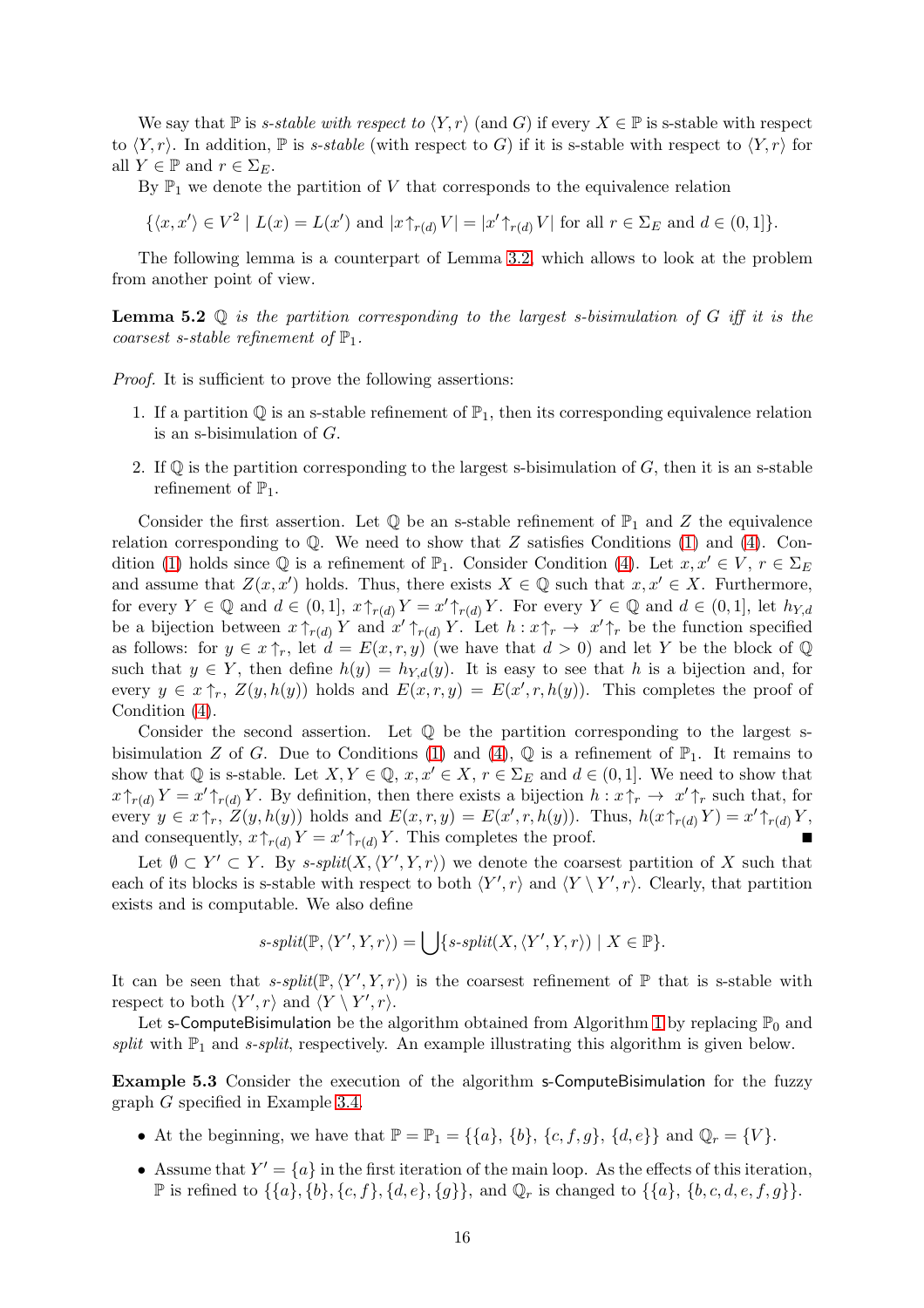• In the next three iterations of the main loop,  $\mathbb P$  does not change any more, but  $\mathbb Q_r$  is refined gradually until becoming  $\mathbb P$ . The algorithm terminates with the current  $\mathbb P$  as the result.

The following theorem is a counterpart of Theorem [3.6.](#page-6-2) It can be proved analogously.

### Theorem 5.4 s-ComputeBisimulation is a correct algorithm for computing the partition corresponding to the largest s-bisimulation of a given finite fuzzy graph.

Let's now consider the problem how to implement the algorithm s-ComputeBisimulation to obtain an efficient algorithm by revising Algorithm [2.](#page-11-0)

We define that two objects of the class *BlockEdge* are equal (as in the Java language) if the maps specified by them are equal. This definition is essential, for example, when block-edges are used as keys for (higher-order) maps.

Let s-Initialize be the procedure obtained from Initialize by replacing the condition blockEdges[x, r].maxKey() = blockEdges[x', r].maxKey() in the statement [15](#page-10-9) with the condition that  $blockEdges[x,r]$  and  $blockEdges[x',r]$  are equal. The reason is that the algorithm s-ComputeBisimulation uses  $\mathbb{P}_1$  instead of  $\mathbb{P}_0$ .

Observe that, as an invariant of the loop of the algorithm s-ComputeBisimulation,  $\mathbb P$  is sstable with respect to  $\langle Y, r \rangle$  for all  $r \in \Sigma_E$  and  $Y \in \mathbb{Q}_r$ . Furthermore, if X is s-stable with respect to  $\langle Y, r \rangle$  and  $0 \subset Y' \subset Y$ , then X is s-stable with respect to  $\langle Y', r \rangle$  iff it is s-stable with respect to  $\langle Y \setminus Y', r \rangle$ . Thus, the algorithm s-ComputeBisimulation remains the same if we modify the definition of *s*-split so that *s*-split $(X, \langle Y', Y, r \rangle)$  is the coarsest partition of X such that each of its blocks is s-stable with respect to  $\langle Y \setminus Y', r \rangle$ .

To reflect the above observation, we assume the following modifications for the class Block specified in Section [4.1:](#page-7-0)

- the attributes  $\text{departingSubblocks}_i : [0,1] \rightarrow \text{VertexList}$  (for  $i \in \{1,2\}$ ) are replaced by the attribute  $departingSubblocks : BlockEdge \rightarrow VertexList;$
- the constructor sets *departingSubblocks* instead of *departingSubblocks*<sub>i</sub> ( $i \in \{1,2\}$ ) to a newly created empty map of the corresponding type.

Then, instead of the procedure ComputeSubblocks $(Y', r)$  we will use its revision s-ComputeSubblocks $(Y', r)$  defined on page [18.](#page-17-1) To explain this new procedure, consider its call instead of ComputeSubblocks $(Y', r)$  in the procedure  $\texttt{Split}(Y', Y, r)$ . Recall that the block-edge that connects a vertex x to the super-block Y via normal edges labeled by r, which is  $bE$  in the definition of s-ComputeSubblocks, has been updated by the call ComputeBlockEdges $(Y', r)$  to become the one that plays the role of a block-edge connecting  $x$  to the future super-block with contents  $Y \setminus Y'$  of Q[r]. The subblock containing x that should result from splitting the block of x by  $\langle Y', Y, r \rangle$  is identified by bE. Therefore, we put x to that subblock by the statement [8](#page-17-2) in the procedure s-ComputeSubblocks. With these changes, it is natural to revise the procedure DoSplitting to get the procedure s-DoSplitting shown on page [18.](#page-17-3)

Let s-Split be the procedure obtained from the procedure Split by replacing ComputeSubblocks and DoSplitting with s-ComputeSubblocks and s-DoSplitting, respectively. Then, let s-ComputeBisimulationEfficiently be the algorithm obtained from Algorithm [2](#page-11-0) by replacing Initialize and Split with s-Initialize and s-Split, respectively. It can be seen that this revised algorithm reflects the run of the algorithm s-ComputeBisimulation. Hence, we arrive at the following result.

Theorem 5.5 s-ComputeBisimulationEfficiently is a correct algorithm for computing the partition corresponding to the largest s-bisimulation of a given finite fuzzy graph.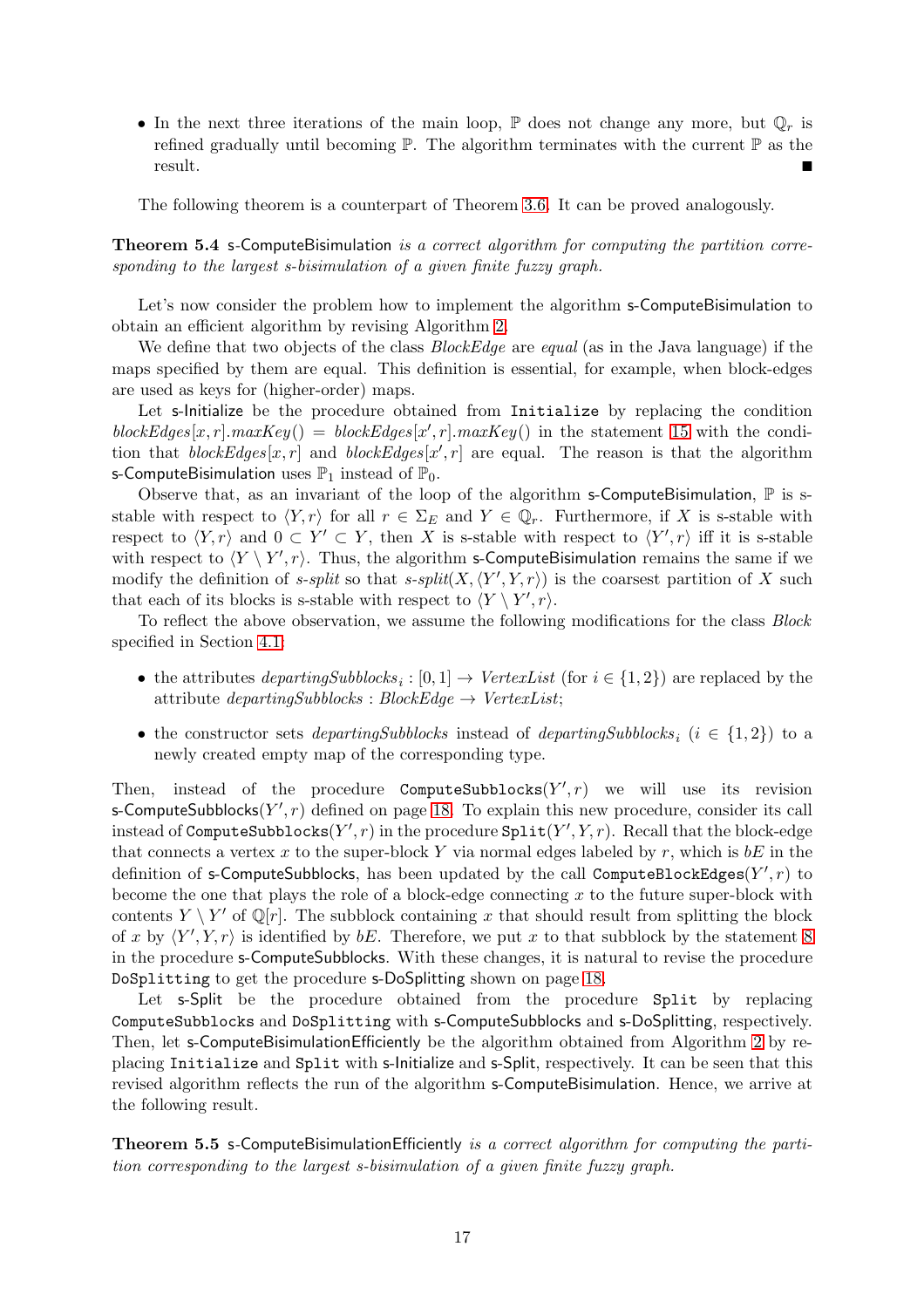<span id="page-17-1"></span>Procedure s-ComputeSubblocks $(Y', r)$ 

1 foreach  $y \in Y'$  vertices and  $e \in y$  coming Edges do 2 if e.label  $\neq r$  then continue;  $\mathbf{3} \quad x := e \text{.} origin, \ bx := x \text{.} block;$ 4 **if** not x.processed then  $\mathbf{5}$  | bE := e.blockEdge; 6 if  $bE \notin bx$ . departingSubblocks. keys() then 7 | | bx.departingSubblocks  $[bE] := new \; VertexList();$ 8 bx.departingSubblocks[bE].add(x); 9  $x.processed := true;$ 

# <span id="page-17-3"></span><span id="page-17-2"></span>Procedure s-DoSplitting $(Y', Y, r)$

```
1 Y.removeBlock(Y');
```

```
2 createSuperBlock(Y.supportPartition, Y', r);
```

```
3 foreach y \in Y' vertices and e \in y coming Edges do
```

```
4 if e.label \neq r then continue;
```

```
5 e.blockEdge := e.blockEdge.departingBlockEdge;
```

```
6 x := e.\text{origin}, bx := x.\text{block};
```
- 7 foreach  $bE \in bx$ . departingSubblocks. keys() do
- $\begin{array}{c|c} \hline \textbf{8} & \textbf{[} & \textbf{createBlock}(bx.departingSubblocks[bE]); \end{array}$
- 9 bx.departingSubblocks.clear();

Observe that the number of possible keys of the attribute departingSubblocks of objects of the revised class  $Block$  is bounded by  $m$ . Consequently, the complexity of the procedure s-Split(Y', Y, r) is of order  $O(|Y'| + |\uparrow_r Y'| \cdot \log m)$ . Using the technique applied in Section [4.4,](#page-12-0) we arrive at the following theorem.

Theorem 5.6 The time complexity of the algorithm s-ComputeBisimulationEfficiently is of order  $O((m \log m + n) \log n)$ .

Note that, if  $m \geq n$ , then the complexity order in the above theorem can be simplified to  $O(m \log^2(n)).$ 

# <span id="page-17-0"></span>6 Conclusions

Surprisingly, as far as we know, before the current work there were no algorithms directly formulated for computing crisp bisimulations for fuzzy structures like FTSs or fuzzy interpretations in DLs. The algorithm given by Wu *et al.* [26] was designed for testing crisp bisimulation for NFTSs and can be applied to testing crisp bisimulation for FTSs, but its complexity  $O(m^2n^4)$ is too high (and computing the largest bisimulation is more costly). One can try to adapt the algorithms with the complexity  $O(n^3)$  given by Stanimirovic *et at.* in [\[22\]](#page-19-7) to compute the largest crisp bisimulation of a given finite fuzzy automaton.

The objective of this article was to develop efficient algorithms for computing bisimulations for fuzzy structures, for example, by applying the ideas of the Hopcroft algorithm [\[12\]](#page-18-10) and the Paige and Tarjan algorithm [\[19\]](#page-19-8). The task is not trivial, for example, the ideas were already exploited for the algorithms with the complexity  $O(n^3)$  given by Stanimirovic *et at.* [\[22\]](#page-19-7), and one may wonder whether the complexity order  $O((m + n) \log n)$  like the one of the Paige and Tarjan algorithm [\[19\]](#page-19-8) can be obtained for the considered problem.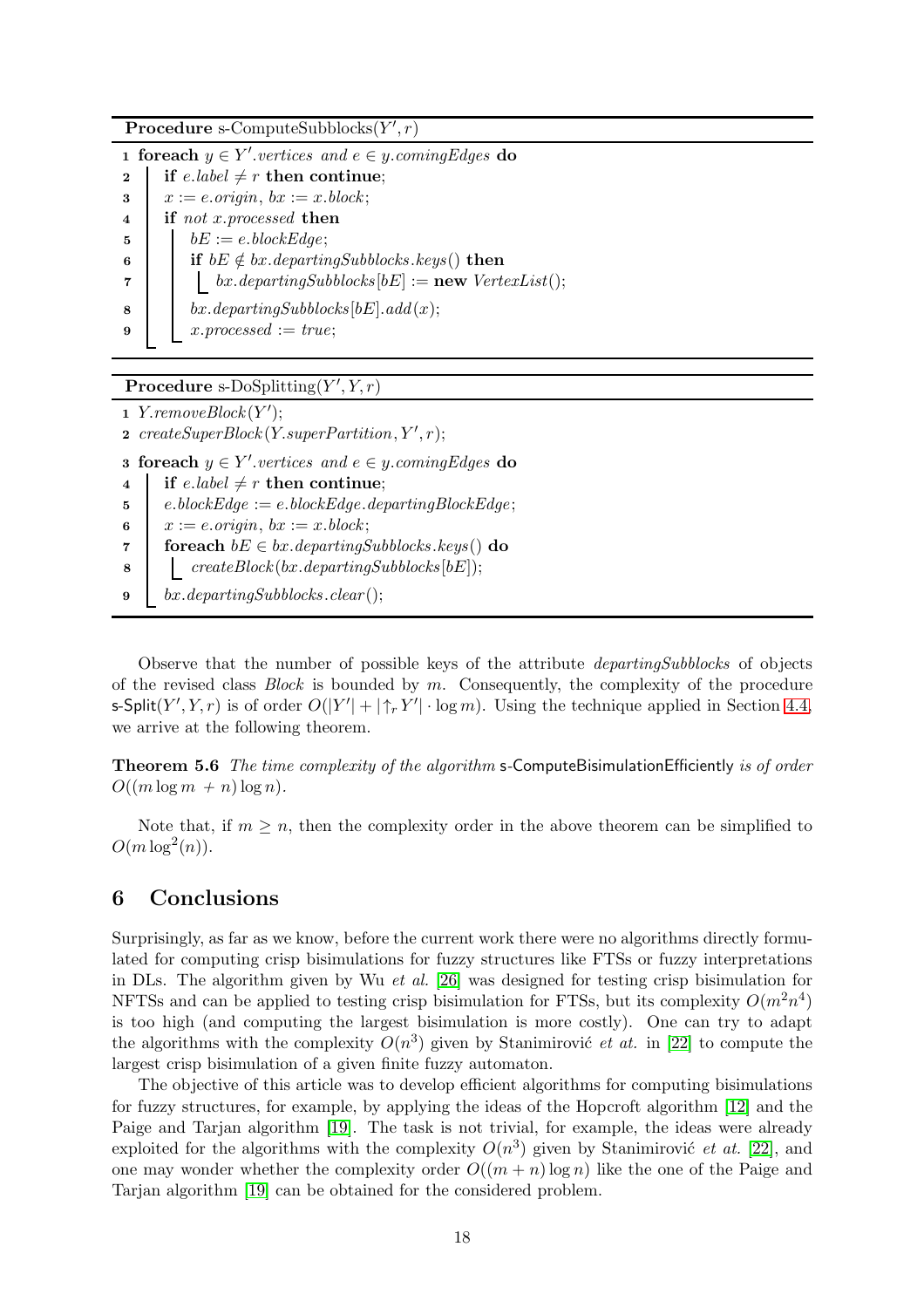We have managed to develop efficient algorithms with the complexity  $O((m \log l + n) \log n)$ (respectively,  $O((m \log m + n) \log n)$ ) for computing the partition corresponding to the largest crisp bisimulation of a given finite fuzzy labeled graph, for the setting without (respectively, with) counting successors. We chose fuzzy labeled graphs as they can represent fuzzy automata, FTSs and fuzzy interpretations in DLs. Taking  $l = n^2$  for the worst case and assuming that  $m \geq n$ , those complexity orders can be simplified to  $O(m \log^2(n))$ .

We have implemented both the algorithms ComputeBisimulationEfficiently and s-ComputeBisimulationEfficiently in  $C++$ . The source code is available online [\[17\]](#page-19-9). As these algorithms have the best currently known complexity order for the considered problems, we did not conduct performance tests for them.

# <span id="page-18-3"></span>References

- <span id="page-18-4"></span>[1] Y. Cao, G. Chen, and E.E. Kerre. Bisimulations for fuzzy-transition systems. IEEE Trans. Fuzzy Systems, 19(3):540–552, 2011.
- [2] Y. Cao, S.X. Sun, H. Wang, and G. Chen. A behavioral distance for fuzzy-transition systems. IEEE Trans. Fuzzy Systems, 21(4):735–747, 2013.
- <span id="page-18-9"></span>[3] A. Cardon and M. Crochemore. Partitioning a graph in  $O(|A| \log_2 |V|)$ . Theor. Comput. Sci., 19:85–98, 1982.
- <span id="page-18-5"></span>[4] I. Ciric, Z. Jančić, and S. Stanimirović. Computation of the greatest right and left invariant fuzzy quasi-orders and fuzzy equivalences. Fuzzy Sets and Systems, 339:99–118, 2018.
- <span id="page-18-8"></span>[5] M. Cirić, J. Ignjatović, N. Damljanović, and M. Bašic. Bis imulations for fuzzy automata. Fuzzy Sets and Systems, 186(1):100–139, 2012.
- [6] M. Cirić, J. Ignjatović, I. Jančić, and N. Damljanović. Computation of the greatest simulations and bisimulations between fuzzy automata. Fuzzy Sets and Systems, 208:22–42, 2012.
- <span id="page-18-1"></span>[7] M. de Rijke. A note on graded modal logic. Studia Logica, 64(2):271–283, 2000.
- [8] A.R. Divroodi and L.A. Nguyen. On bisimulations for description logics. Information Sciences, 295:465–493, 2015.
- <span id="page-18-11"></span><span id="page-18-7"></span>[9] A.R. Divroodi and L.A. Nguyen. On directed simulations in description logics. J. Log. Comput., 27(7):1955–1986, 2017.
- [10] T.-F. Fan. Fuzzy bisimulation for Gödel modal logic. IEEE Trans. Fuzzy Systems, 23(6):2387–2396, 2015.
- <span id="page-18-0"></span>[11] M. Hennessy and R. Milner. Algebraic laws for nondeterminism and concurrency. Journal of the ACM, 32(1):137–161, 1985.
- <span id="page-18-10"></span>[12] J. Hopcroft. An  $n \log n$  algorithm for minimizing states in a finite automaton. Available at <ftp://reports.stanford.edu/pub/cstr/reports/cs/tr/71/190/CS-TR-71-190.pdf>, 1971.
- <span id="page-18-6"></span>[13] J. Ignjatović, M. Ćirić, and I. Stanković. Bisimulations in fuzzy social network analysis. In Proceedings of IFSA-EUSFLAT-15. Atlantis Press, 2015.
- <span id="page-18-2"></span>[14] N. Kurtonina and M. de Rijke. Expressiveness of concept expressions in first-order description logics. Artif. Intell., 107(2):303–333, 1999.